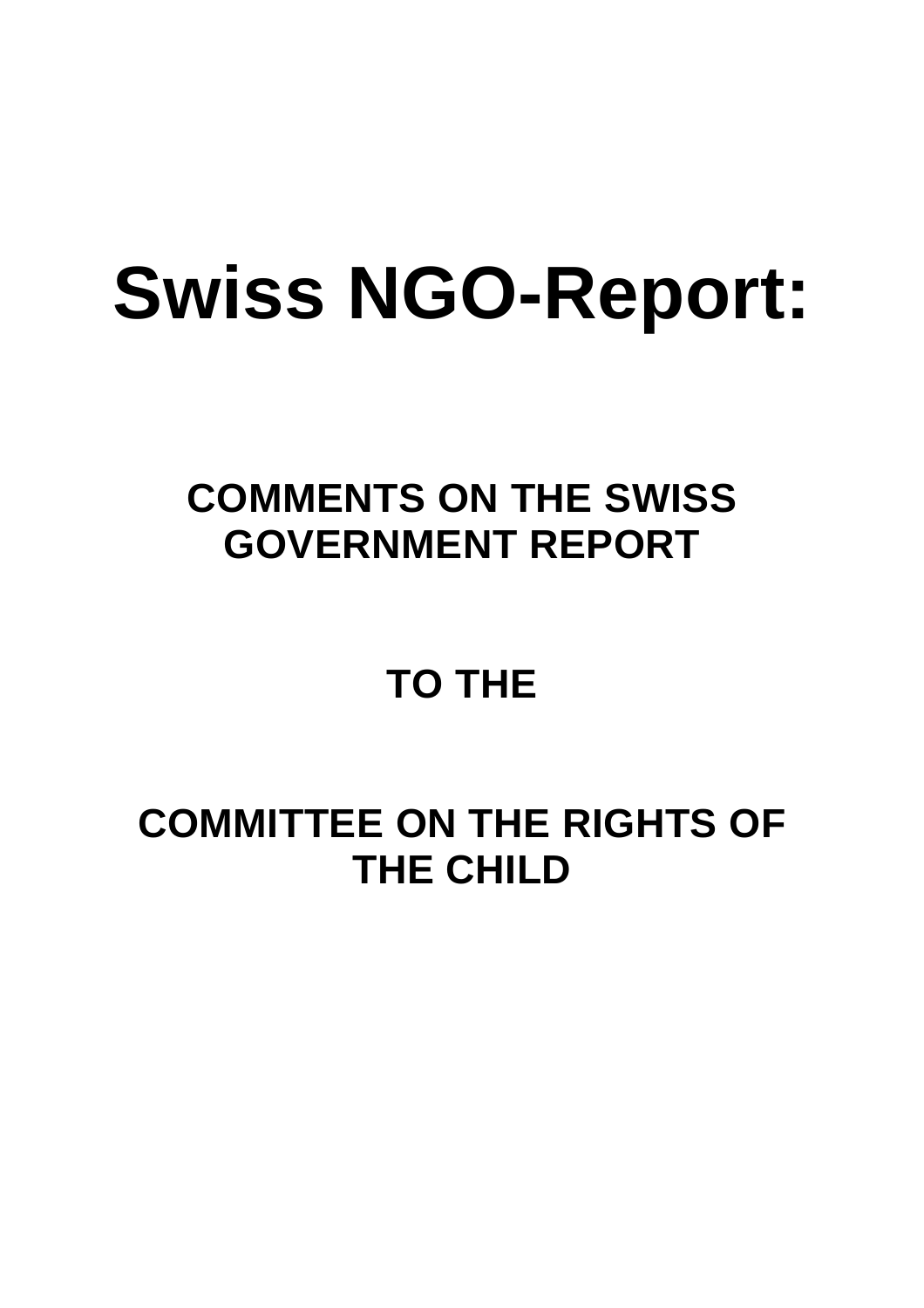| <b>SUMMARY</b> |  |
|----------------|--|
|----------------|--|

| Health promotion and related measures (§ 409 onwards)____________________________ 11        |    |
|---------------------------------------------------------------------------------------------|----|
| Mortality of children and youth in Switzerland (§ 419 and § 420) _______________________ 12 |    |
| The interdiction to mutilate female sexual organs (§ 450 onwards) ____________________ 12   |    |
|                                                                                             |    |
|                                                                                             |    |
|                                                                                             |    |
|                                                                                             |    |
|                                                                                             |    |
|                                                                                             |    |
|                                                                                             |    |
|                                                                                             | 16 |
| <b>MIGRATION</b>                                                                            | 17 |
|                                                                                             | 17 |
|                                                                                             | 17 |
|                                                                                             |    |
|                                                                                             | 18 |
|                                                                                             |    |
|                                                                                             | 19 |
|                                                                                             |    |
|                                                                                             |    |
|                                                                                             |    |
|                                                                                             |    |
|                                                                                             |    |
|                                                                                             |    |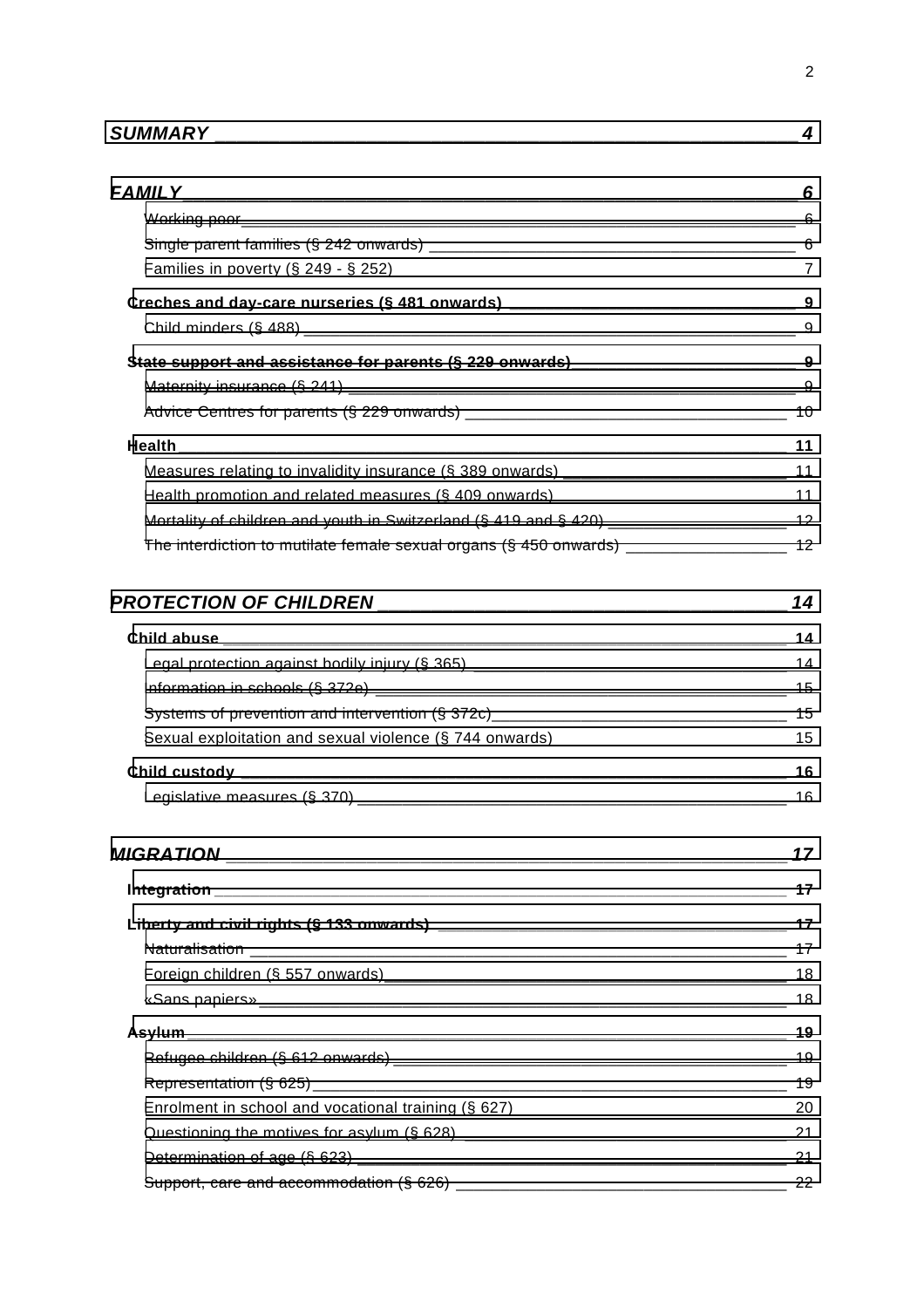| GENERAL MEASURES OF IMPLEMENTATION (§ 10 onwards) ____________ 23                                                                                                              |    |
|--------------------------------------------------------------------------------------------------------------------------------------------------------------------------------|----|
| Existing mechanisms to guarantee the implementation of the convention on the rights<br>of the child, to co-ordinate the children's policy and to sustain achieved improvements |    |
|                                                                                                                                                                                |    |
|                                                                                                                                                                                |    |
| RESPECT FOR THE OPINION OF THE CHILD $(\S$ 102 onwards) _____________ 25                                                                                                       |    |
| Direct involvement of children and young people in democratic life (§ 106 onwards) _ 25                                                                                        |    |
|                                                                                                                                                                                |    |
|                                                                                                                                                                                |    |
|                                                                                                                                                                                |    |
|                                                                                                                                                                                |    |
|                                                                                                                                                                                |    |
|                                                                                                                                                                                |    |
|                                                                                                                                                                                |    |
| Reservation concerning article 37 (§ 677 onwards) _______________________________ 29                                                                                           |    |
|                                                                                                                                                                                | 29 |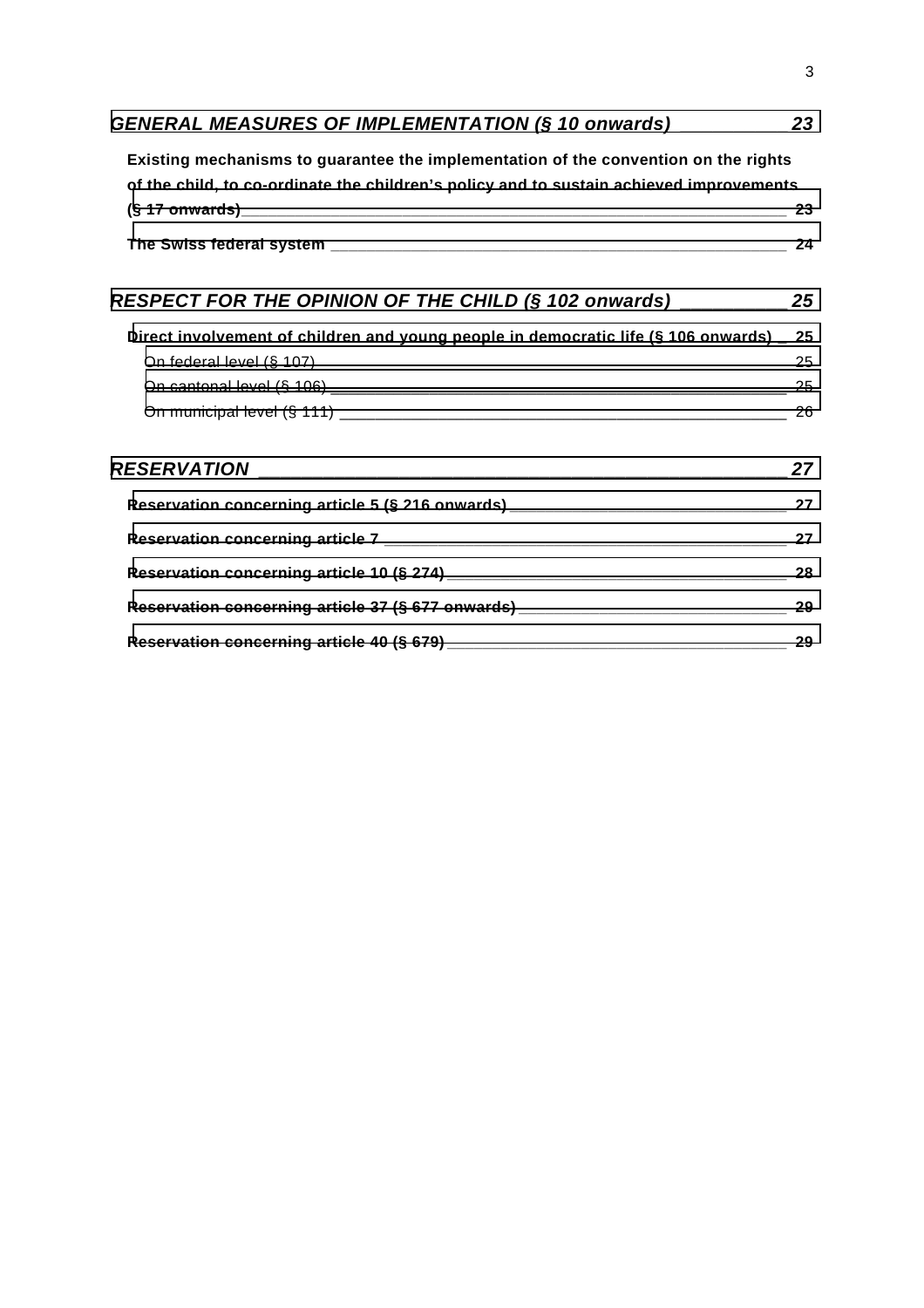### <span id="page-3-0"></span>**SUMMARY**

The organisations would like to express their thanks to the Swiss Government for having drafted the present report. The report shows that — in international comparison — children<sup>1</sup> in Switzerland enjoy a comfortable life. Switzerland has to a large extent established the legal basis that is required to ensure that children can grow up in a child-friendly and stimulating environment, and the Swiss standard of living is relatively high.

The official report of the Swiss Government illustrates to what extent the Convention on the Rights of the Child has been implemented in Switzerland. Unfortunately, the report of the Swiss Government is not easy to read. Its structure lacks clarity and does not present a clear overview of the measures that have been taken. For this reason the organisations consider the report a summary of various assessments about the situation of children in Switzerland. The organisations regret that — due to the lack of hard data — the report says only little about real improvements for children in Switzerland that have been achieved since the ratification of the Convention on the Rights of the Child. The organisations express their hope that the next report of the Swiss Government will focus more strongly on this aspect. There is strong need for action and the organisations are always prepared to actively support this process.

The organisations state that shortcomings mainly occur in the implementation of existing legal provisions. This situation requires increased efforts on the side of the Swiss Confederation as well from the cantons and the municipalities. The following report intends to explain these shortcomings which are briefly summarised below:

- › **Family:** Children are increasing the poverty risk for the family. Due to the lack of supplementary benefits increasing numbers of families in Switzerland are being pushed close to the poverty line. The child is turning more and more into a poverty risk for the family. Between 100 000 and 190 000 children, that is between 7 and 12% of all minors, are affected by the shortage of financial means.
- › **State support and assistance for parents:** Family allowance is linked to gainful employment and differs from canton to canton, resulting in unequal treatment of children and their families.

 The allocation of family allowance is linked to the occupational situation of the parents. A single parent without independent income is particularly at disadvantage in this system. Children of single parent families who receive insufficient support or no support at all are inadequately protected.

- › **Child care facilities:** Parents find it hard to place their child in a crèche. Families needing two salaries to make ends meet are particularly affected by the insufficient number of crèches and day nurseries. The number of latchkey-kids in Switzerland is rising.
- › Switzerland offers a wide network of advice centres for parents. Often these centres find it hard to reach the desired target groups.

 1 The following report does not distinguish between young people and children, but — in accordance with the Convention on the Rights of the Child — consistently uses the term «child»/«children» for people between the age of 0 and 18 years.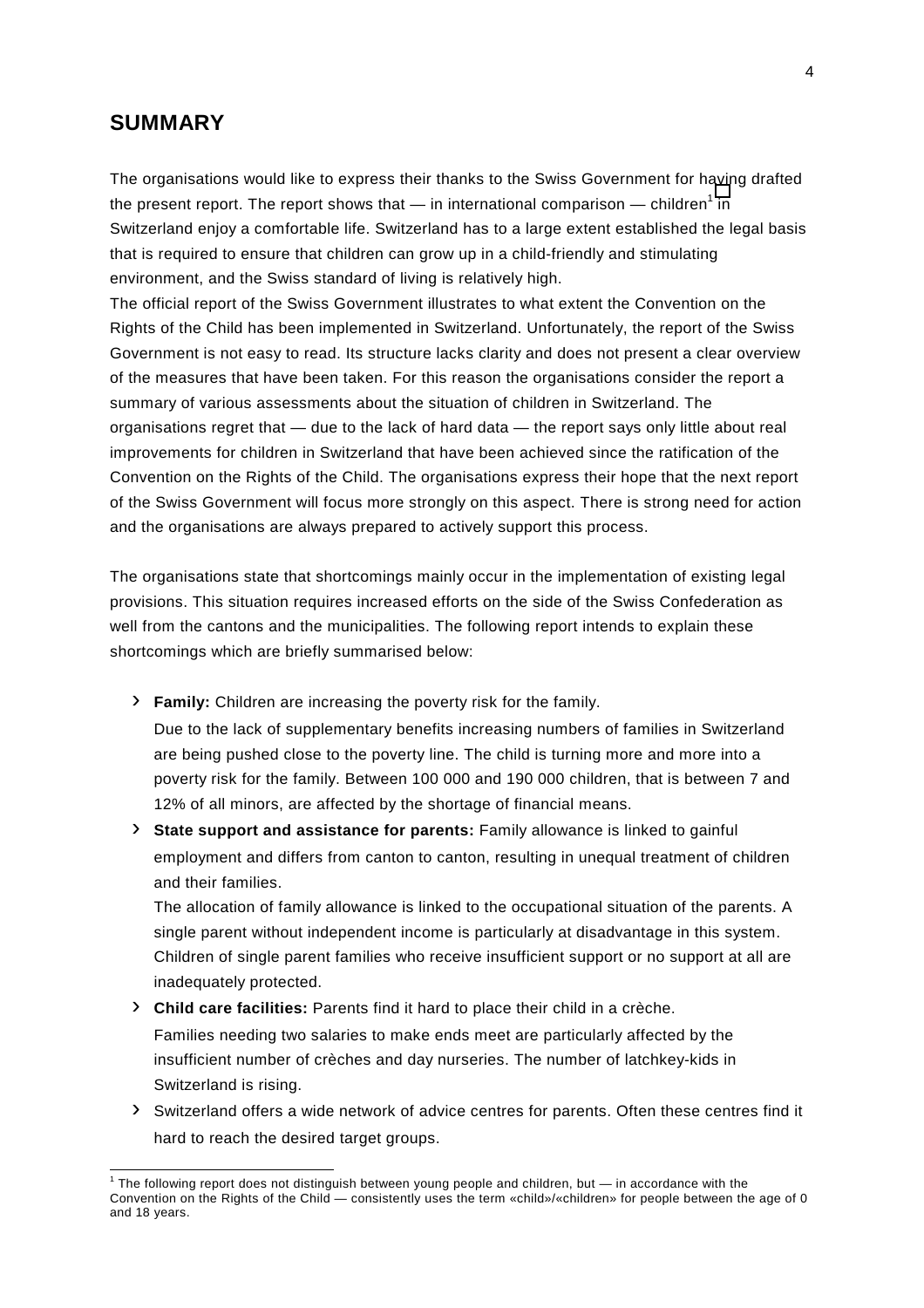- › **Traffic:** Switzerland has one of the highest mortality rates for child victims of traffic accidents. The report of the Swiss Government does not elaborate on that fact.
- › **Child abuse:** In Switzerland a certain level of corporal punishment of children is permitted. Even today, the country does not have any decree or regulation prohibiting corporal punishment or similar humiliating treatment of children.
- › **Child custody:** The system of guardianship needs to become more professional.
- › **Foreign children:** The integration of foreign children into society appears insufficient. Foreign children often do not receive adequate assistance with integration. They are above average represented in special needs classes.
- › **Asylum proceedings:** The present asylum proceedings do not consider the special needs of asylum seekers below the age of 18 years.
- › **Implementation of the Convention on the Rights of the Child in Switzerland:** The Swiss federal system hinders the elaboration of a homogenous children and youths policy. There is no federal administrative body that supervises and evaluates how the Convention on the Rights of the Child is implemented on federal, cantonal and communal level.
- › **Participation:** Certain forms of children's participation do exist. However, they only bear fruit if adults actively and firmly support the participation process and make sure that participation is not limited to certain isolated issues.

The numerous children's parliaments have had but little impact on the decision making process of adults.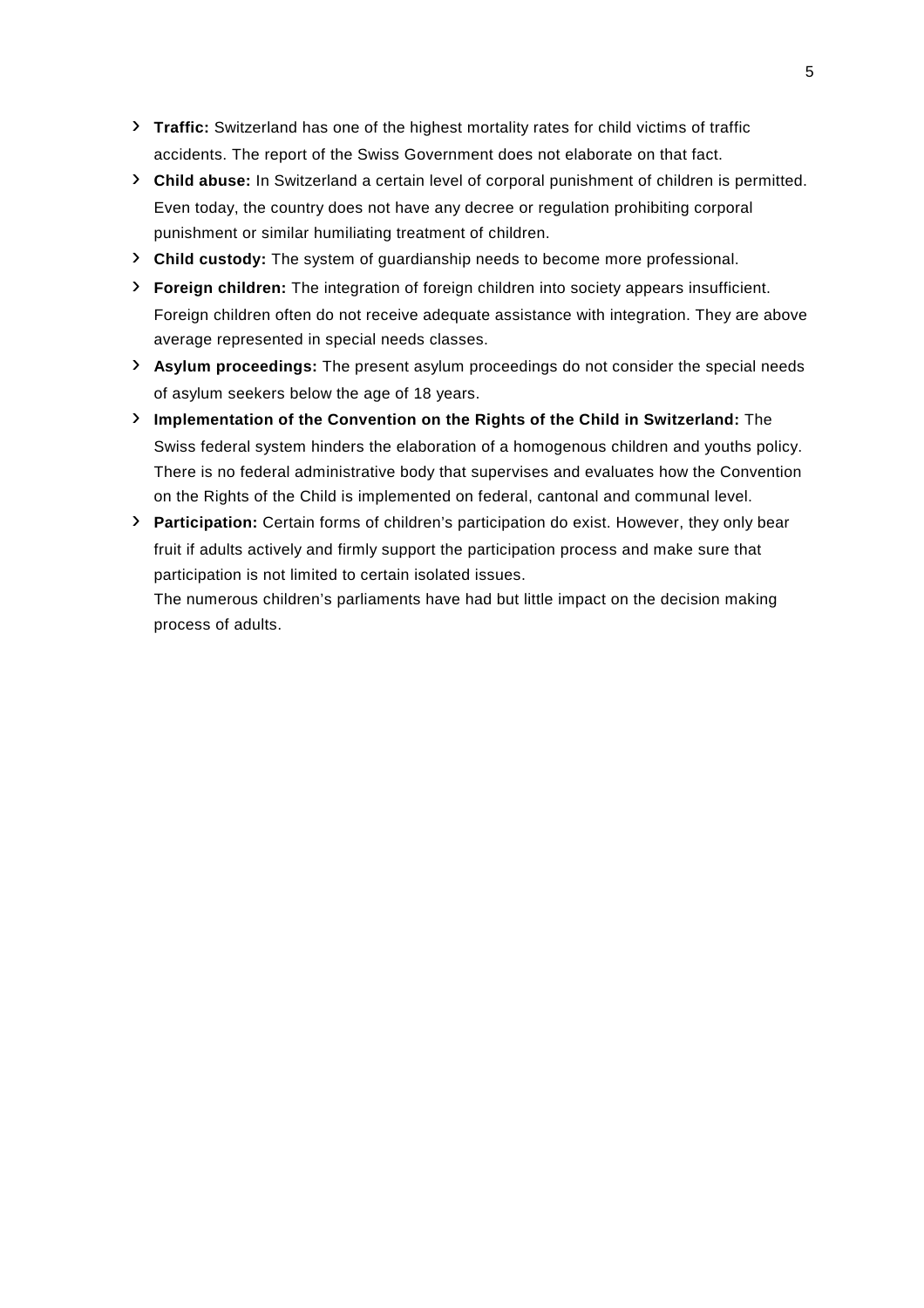# <span id="page-5-0"></span>**FAMILY**

#### *Working poor*

The report of the Swiss Government fails to elaborate on the problem of the working poor, i.e. on the problem of families where both or one parent are in gainful employment, but the family as a whole is still poor. The social security benefits which are mentioned in the report (§ 229 onwards and § 459 onwards) do not apply in all cases since their provision is linked to preconditions such as gainful employment and contribution fees. Low salaries and the lack of supplementary benefits push increasing numbers of families towards the poverty line. The shortage of child-care centres makes it more difficult for both parents to seek gainful employment in order to increase the family income. Bringing up a child aggravates the poverty risk for parents. Therefore the livelihood of the child might no longer be safeguarded. Between 100 000 and 190 000 children, that is between 7 and 12% of all minors, live in families whose means are insufficient.<sup>2</sup> Increasing numbers of couples decide not to have children since founding a family is insufficiently recognised by society and generally entails a reduction of standard of living. 22,4% of all married couples remain childless.<sup>3</sup>

Many families with children feel threatened by the prospect of social decline and many suffer under uncertain economic conditions. Research into family poverty has shown that mothers and fathers between 20 and 39 years of age (and hence their children) are particularly affected by poverty. These working poor often consist of families where both parents are gainfully employed for up to 90%, but still fail to draw a combined salary high enough to guarantee a life in dignity. In view of the noticeable slow erosion of the middle class, the poverty risk may well spread further. The shortage of financial means hampers the full development of a child's physical and psychological potential, restricts educational choices and hinders the process of socialisation (living conditions, immediate environment, leisure activities).

#### *Single parent families (§ 242 onwards)*

Single parent families as well as families with two parents, whose income remains below the poverty line, require supplementary benefits to secure the livelihood of their children. The burden is particularly heavy for a parent who raises children on his or her own. A single parent runs a higher risk (2,18 times elevated compared to the average population) to fall below the poverty threshold.<sup>4</sup> The existing system of advanced child support payments and subsequent collection does not suffice in all cases. Roughly 200 000 children in Switzerland do not receive any family allowance because their parents are either not gainfully employed or are self-employed. A large number of children only receive partial family allowance because their parents are in part-time employment.<sup>5</sup>

 $\overline{a}$ 

<sup>&</sup>lt;sup>2</sup> Kinder und Jugendliche in der Schweiz: Bericht zu ihrer Situation, published by: UNICEF Switzerland, Coordination Suisse "Droit de l'enfant", Pro Familia Switzerland, Foundation for the Kinderdorf Pestalozzi, Schweizerischer Kinderschutzbund *(Swiss association for the protection of the child)* and pro juventute, November 1999, p. 9, below quoted as «Kinder und Jugendliche in der Schweiz»<br><sup>3</sup> Kinder und Jugendliche in der Schweiz, p. 9

Kinder und Jugendliche in der Schweiz, p. 8

<sup>&</sup>lt;sup>4</sup> Parliamentary initiative 00.442, Jacqueline Fehr in the National Council,  $2^{nd}$  of October 2000.

 $5$  Parliamentary initiative 00.430, Jacqueline Fehr in the National Council, 23<sup>rd</sup> of June 2000.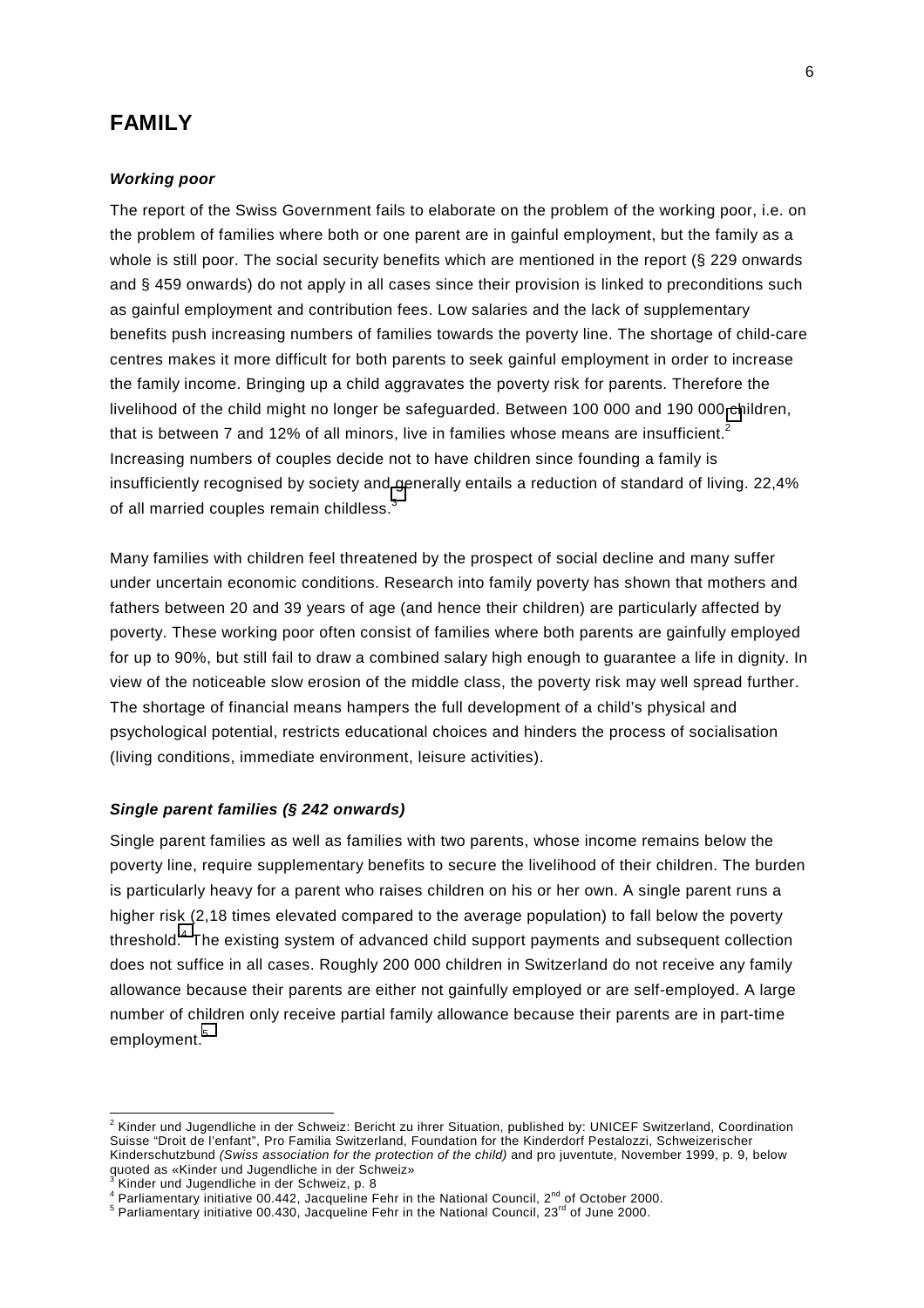- <span id="page-6-0"></span>• The report of the Swiss Government states (§ 244) that the entitlement to family allowance is linked to the occupational situation of the parents.
- The Swiss Federal Supreme Court prohibits the fixing of child support payments if such payments jeopardise the minimum standard of living of the person who is liable to provide child support. Therefore many children are not granted any child support payments. But without either contractually or judicially stipulated child support payments there will be no advances on child support payments either. Furthermore, the advance payments are not allowed to exceed the stipulated child support payments which in turn are often not high enough to cover the livelihood of the child.
- In 2000, the youth welfare office in Zurich issued a recommendation which pitches the required average monthly maintenance costs (food, clothing, housing) for a single child between 1190 and 1620 francs.<sup>6</sup>
- Only rarely can a single parent responsible for the upbringing of a child expect such a high child support payment.
- Orphans generally receive an orphan's pension of up to 804 francs per month. But since the orphan's pension is considered a social security pension, an orphan is at least legally entitled to receive this payment which at least contributes to safeguarding his or her livelihood.
- Since family allowances fall within the authority of the cantons it is they who decide on the amount a family is entitled to. As a result of this, the allocated amounts differ widely from canton to canton. In the canton of Vaud the amounts are smaller than elsewhere, 140 francs per month. The highest amount is paid in the canton of Valais. In September 2001 this amount was raised from 210 to 260 francs per month.<sup>7</sup>

- The organisations urge the Swiss Government to take measures in order to harmonise the family allowance across Switzerland.
- The entitlement to, as well as the amount of family allowance must no longer be linked to the occupational situation of the parent.
- Children of all single parent families have to be treated equally with respect to their social security. Equal treatment is one step towards fighting an important and widespread cause of poverty.

#### *Families in poverty (§ 249-§ 252)*

The benefits provided by social security institutions do not prevent families - despite their regular income – from falling below the minimum standard of living fixed by the Swiss Conference for Social Welfare (Schweizerische Konferenz für Sozialhilfe – SKOS).

The report of the Swiss Government lists various benefits which families affected by poverty are entitled to claim. These families are generally considered as beneficiaries or recipients of services. However, these families certainly do not merely passively endure their situation. It is an established fact that families struck by poverty actively contribute to attempts to overcome their hardship.

<sup>&</sup>lt;sup>6</sup> Parliamentary initiative 00.442, Jacqueline Fehr in the National Council, 2<sup>nd</sup> of October 2000.<br><sup>7</sup> Eaderal Office for Social Security, Arten und Angätze der Femilienzulesce. Stand 1. Januar 2

Federal Office for Social Security, Arten und Ansätze der Familienzulagen, Stand 1. Januar 2001, p. 4 and NZZ, 24th of September 2001, No. 221, p. 10.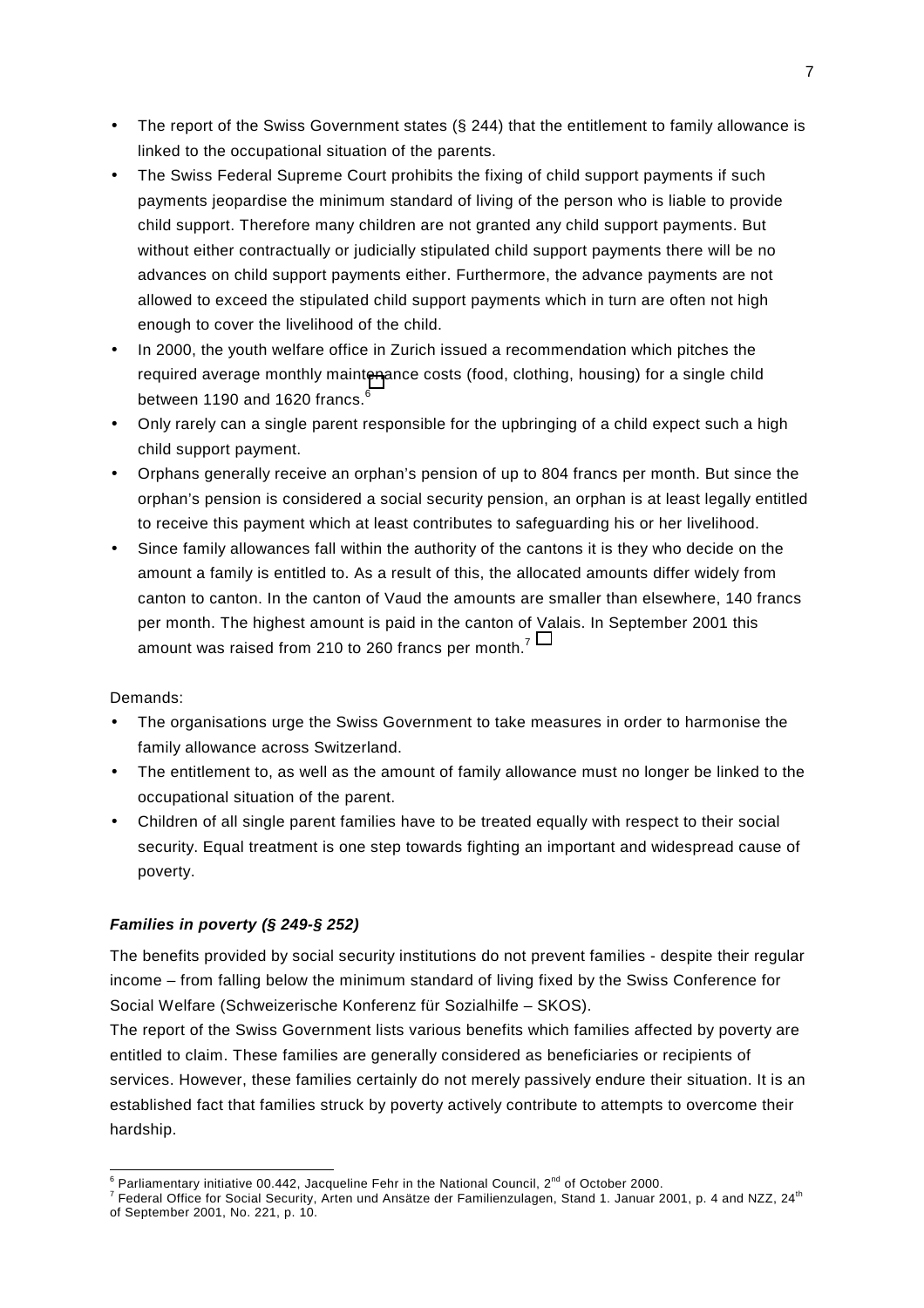The experience of organisations such as ATD Fourth World Movement demonstrates that families who have been subjected to poverty over a long period of time, consider their right to live together as a family constantly challenged by their particular living conditions. Despite efforts and hopes of their parents, children of such families are in some cases placed in foster families or children's homes. This humiliating experience stands in sharp contrast to their hope of receiving help and assistance.

Due to the federal system in Switzerland, the cantons apply different models and measures to safeguard the livelihood of families. In this context the canton of Ticino is particularly progressive. The organisations support the nation-wide implementation of the model of supplementary benefit as it was introduced by the canton of Ticino. Experience in the canton of Ticino has demonstrated that the granting of supplementary benefit and its focussing on safeguarding the livelihood of the child does indeed lighten the financial burden of the family.

As a result of two parliamentary initiatives, the National Council's Committee for Social Security and Health (Kommission für Soziale Sicherheit und Gesundheit des Nationalrates) was instructed in spring 2001 to draft a law intending to introduce across Switzerland a supplementary benefit system in line with the model drawn up by the canton of Ticino.

The Ticino-model calls for two forms of supplementary benefit:

- 1. Infant supplementary benefit for children up to the age of 3 years; infant supplementary benefit covers the maintenance costs of the family.
- 2. Child supplementary benefit for children up to the age of 15 years; child supplementary benefit covers the maintenance costs of the child. In both cases the supplementary benefit covers the difference between the disposable income within the meaning of the Federal Law on Supplementary Benefits Bundesgesetz über Ergänzungsleistungen) and the income limit for the entitlement of supplementary benefit. The benefits neither have to be paid back nor are they limited in time. $8$

- The organisations urge the Federal Councils to implement a need-oriented social security package in line with the model of the canton of Ticino across Switzerland as quickly as possibly.
- The Swiss Government is urged to endeavour to obtain statistical data and family reports (monographs) concerning families who had to give children into care for reasons of poverty.

a<br>Berliamentary initiative 00.442, Jacqueline Fehr in the National Council, 2<sup>nd</sup> of October 2000. The relevant legal basis is laid down in the parliamentary initiative 00.437, Lucrezia Meier-Schatz in the National Council, 19<sup>th</sup> of September 2000. 1. Low-income families shall receive a supplementary benefit for children between 0 and 14 years of age, which covers the necessities of the child according to the minimum amounts of the supplementary benefits. 2. Should the family income - despite the allocation of supplementary benefit - remain below the poverty threshold, an additional infant supplementary benefit will be paid to households with children under the age of three years. The infant supplementary benefit shall cover the difference between the disposable income of the family and the poverty threshold according to the supplementary benefit of OASI/II (AHV/IV). 3. The maximum amount of the infant supplementary benefit is limited to an amount representing the quadruple of the minimum old-age pension.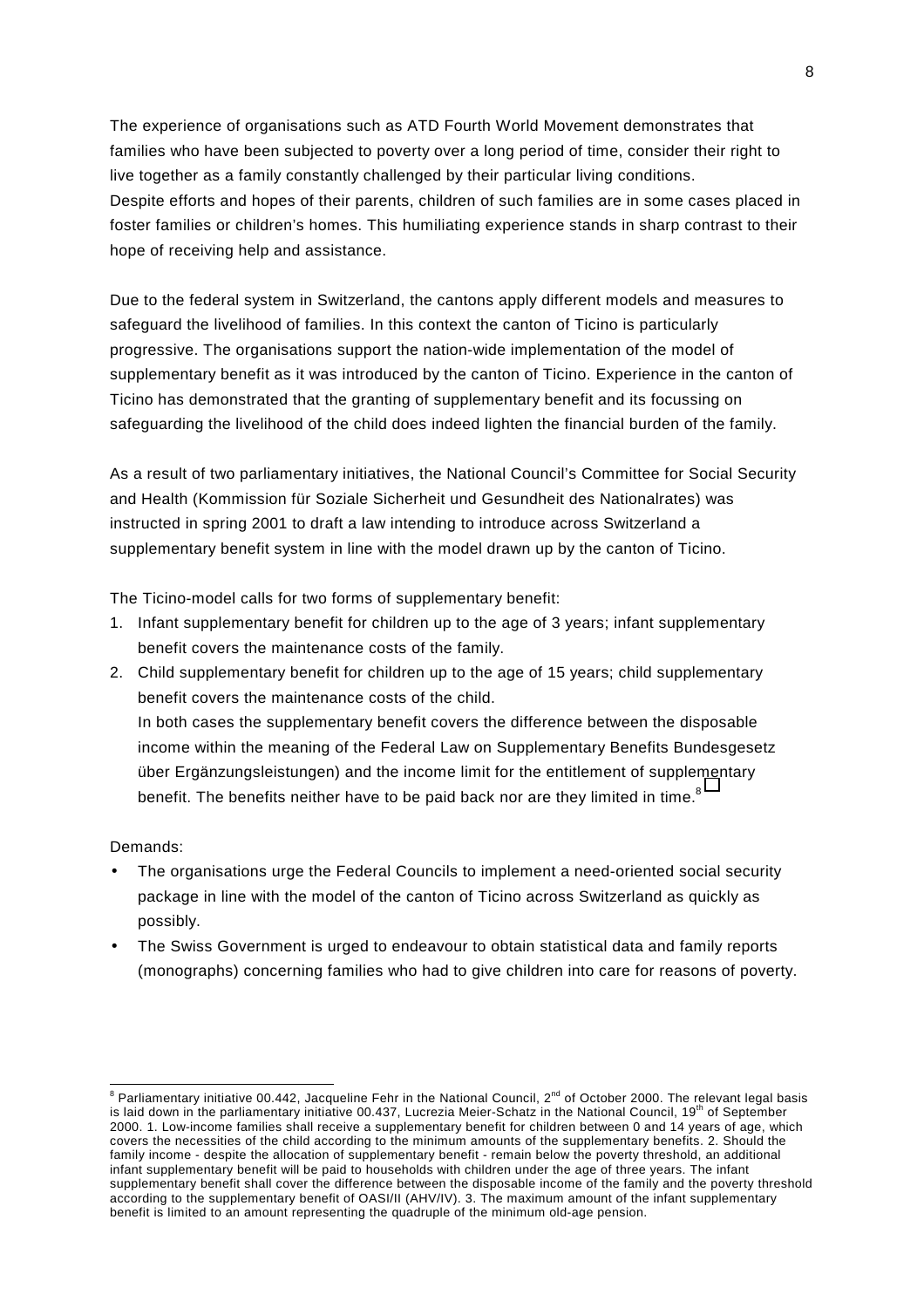#### <span id="page-8-0"></span>**CRECHES AND DAY-CARE NURSERIES (§ 481 onwards)**

The short supply of crèches and day-care centres in Switzerland causes many parents to renounce a double income and puts a particular strain on the economic existence of single parent families. The economic security of a family largely depends on the parents having the possibility to work full-time.

- The report of the Federal Council (§ 481) rightly points out that the number of places in crèches throughout Switzerland is insufficient. However, the report fails to explain how the Swiss Government intends to solve the growing problem of insufficient crèches.
- In spring 2001, the National Council has agreed to a demand to provide initial funding for child-care centres amounting to 100 million francs per year over a period of ten years. At present the Committee for Social Security and Health of the National Council is drafting the federal decision which is likely to be adopted by the two Councils during the coming year.

#### Demands:

- The Federal Councils are urged to improve the child-care facilities as quickly as possible.
- The cantons and municipalities are urged to increase their financial support for existing childcare centres which often lack funds and are dependent on private donations.

#### *Child minders (§ 488)*

The report of the Swiss Government (§ 488) indirectly quotes the Federal Regulation on the Placement of Children into Care (Bundesverordnung über die Aufnahme von Pflegekindern PKV) of 1977 and points out that childminding is being supervised. This regulation stipulates that places provided by a child minder have to be registered but they are not subject to approval. Therefore a systematic supervision of the quality of care places is presently not guaranteed and the comments in the report of the Swiss Government need to be put into perspective.

#### Demands:

The organisations would appreciate if the Swiss Government could improve the quality control of child care places.

#### **STATE SUPPORT AND ASSISTANCE FOR PARENTS (§ 229 ONWARDS)**

#### *Maternity insurance (§ 241)*

On the 13<sup>th</sup> of June 1999 the Swiss electorate has once again and for the third time running rejected the introduction of maternity insurance. However, the majority of the political parties and associations agree that maternity protection needs to be improved.<sup>9</sup> At present the Federal Authorities and the Parliament are discussing various different schemes.

<sup>9&</sup>lt;br>Parliamentary initiative 01.426, Pierre Triponez in the National Council, 20<sup>th</sup> of June 2001.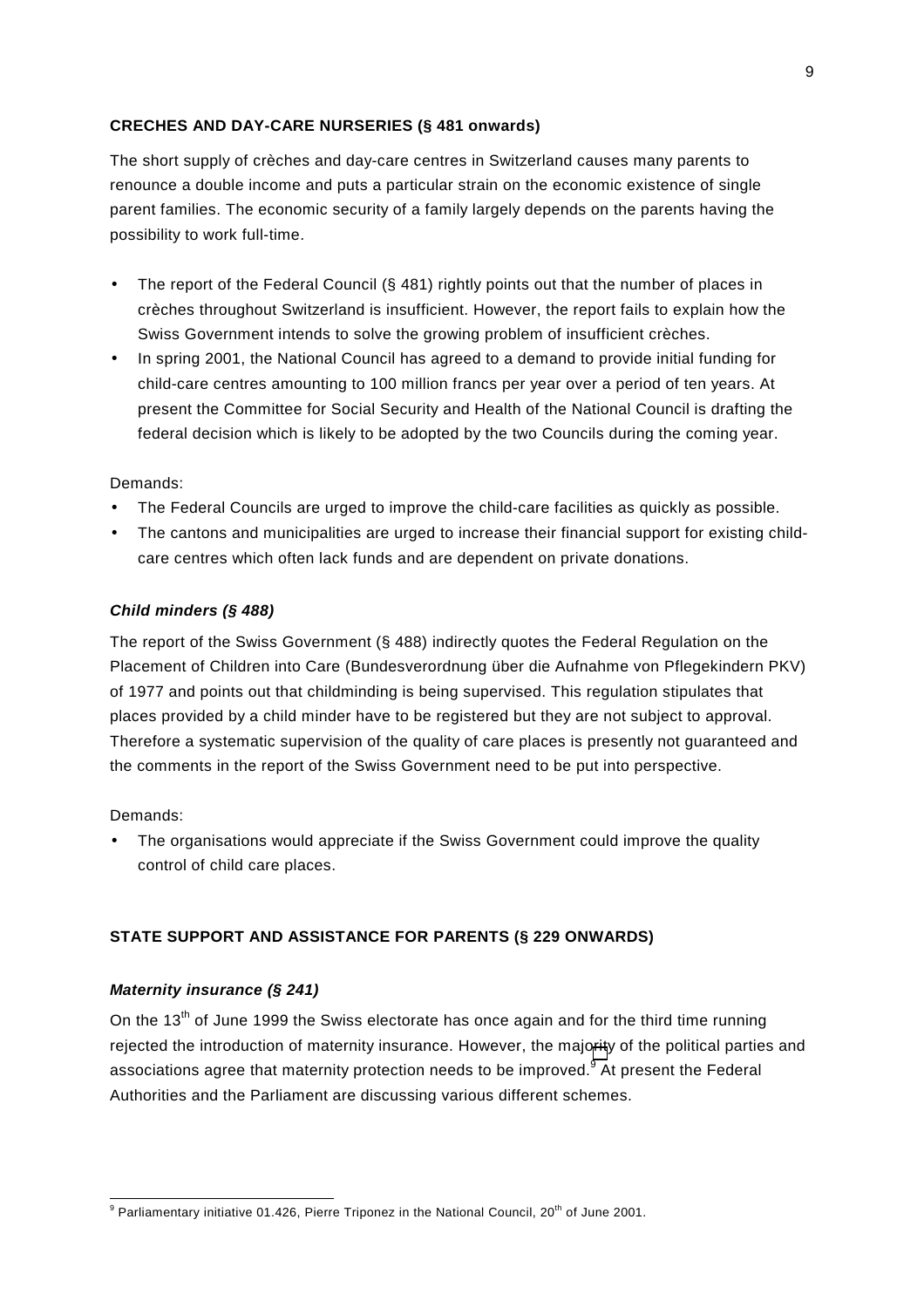<span id="page-9-0"></span>• The Federal Councils are urged to set up as soon as possible a maternity insurance in line with the proposals of the initiative of National Councillor Pierre Triponez (FDP $^{10}$ ).

#### *Advice Centres for parents (§ 229 onwards)*

Advice centres for mothers and fathers are both, social and preventive health care measures providing information to parents about medical care or psycho-social concerns. They offer basic services free of charge, and are highly appreciated by parents in their capacity to act as a complement to the services of a pediatrician or family doctor. Advice centres for mothers and fathers also play a major role in the early diagnosis of physical or psychological developmental disorders of babies and infants.

- There is a panoply of advice centres for parents in Switzerland. They are listed in the report of the Swiss Government (§ 229 onwards).
- The report mentions the various kinds of advice centres. The large numbers of different advice centres on municipal, cantonal and federal level make it difficult for the Swiss Government to fully grasp the details of their work as well as their quality. Improved coordination and communication with the respective organisations on municipal, cantonal and federal level need to be established.
- The report of the Swiss Government allocates but a marginal role to parental education within the framework of the advice centres. It is important that Switzerland considers parental education as an integral part of adult education and that adequate means are provided by the State. Parental education substantially contributes to the prevention of addictions and violence and fosters the general health of children.
- The report of the Swiss Government fails to point out that parental education does not always reach the desired target groups. Working mothers with good general education for example rarely take advantage of the services provided by parental education institutions.<sup>11</sup>
- New projects have to be developed in order to widen the range of target groups to include fathers, working poor, poverty-affected populations as well as population groups that generally do not take advantage of educational programmes. The successful implementation of such new projects depends on governmental support.
- The target groups ought to be involved in the preparation of such projects. Early involvement enhances the chance that programmes are better tailored to the needs of the target group and are therefore more widely used.
- In particular, programmes for male and female immigrants need to be adapted to the cultural and social traditions of their respective home country.
- Furthermore, there is a need to extend the services for parents of children between the age of two and seven years (start of school). The majority of the cantons offer only very limited advice services for parents of pre-school children.
- As the report of the Swiss Government points out  $(S<sub>237</sub>)$  there is a striking difference in the scope of advice services in urban and rural areas.

<sup>&</sup>lt;sup>10</sup> Freisinnig-demokratische Partei

<sup>&</sup>lt;sup>11</sup> Kinder und Jugendliche in der Schweiz, p. 14 onwards.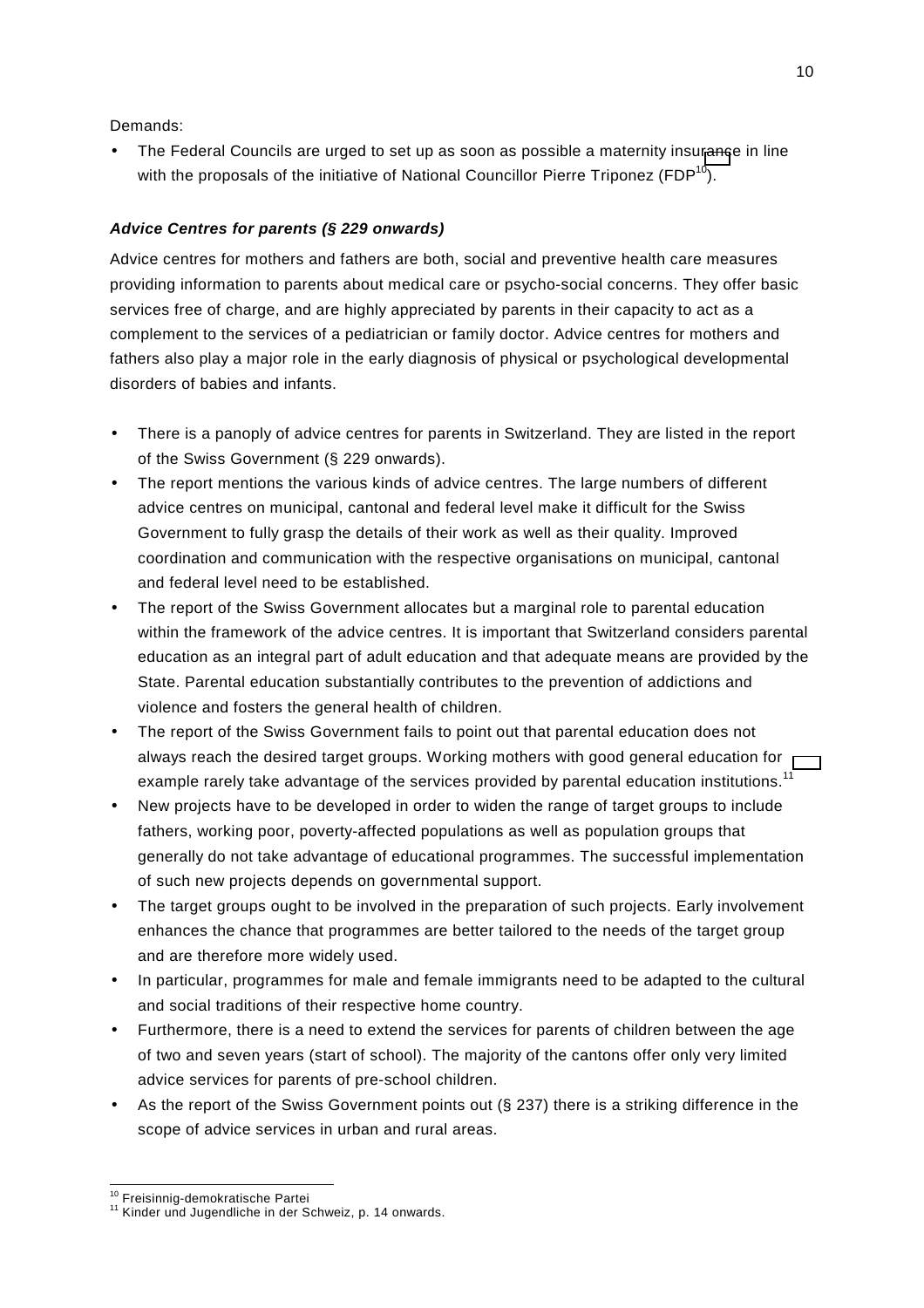- <span id="page-10-0"></span>• Measures need to be taken to ensure that desired target groups are more directly addressed.
- In rural areas advice services as well as parental education services have to be decentralised in order to provide equal access for everyone.

#### **HEALTH**

#### *Measures relating to invalidity insurance (§ 389 onwards)*

At present the Federal Office for Social Security pays contributions to II-remedial schools (Invalitity Insurance – Invalidenversicherng IV). The present development strongly suggests that in the context of the New Revenue Sharing (Neuer Finanzausgleich – NFA) between the Confederation and the cantons, the Confederation will in future withdraw its support. If this is the case, relevant laws have to be established on cantonal level and quality standards have to be guaranteed. Furthermore, and contrary to the statement in the report of the Swiss Government (§ 403), private organisations do not receive any substantial support from the cantons at present. The report of the Swiss Government also mentions contributions towards home care (end of § 391). However, in this respect the report is somewhat misleading since not all disabled children are entitled to receive this form of special care. Only children who were born disabled can claim home care, children who became disabled as a result of a disease or an accident are not entitled.

#### Demands:

- It has to be ensured that children suffering from a disability can  $-$  if so required  $-$  be educated until the age of 20 years. It is not acceptable that disabled children have to leave school straight after having completed the obligatory schooling, i.e. once they are 16 years of age, as the NFA might entail.
- The Law of Non-discrimination of the Disabled Behindertengleichstellungsgesetz) has to include measures that foster the integration of disabled people into the working life as well as measures that improve the integration of disabled children into school.
- Children who become disabled as the result of a disease or an accident have to be accorded the same rights and entitlements as children who were born with a disability. According to article 4 of the Invalidity Insurance Regulation (Invalidenversicherung-Verordnung) it is only the latter group who is entitled to receive home care.

#### *Health promotion and related measures (§ 409 onwards)*

• Statistical data on the situation of children and young people in Switzerland is on the whole patchy and unsystematic. On the one hand there is a lack of sound information about certain aspects of children's life because existing data has not been evaluated. On the other hand there is only a limited possibility to compare the results of local, cantonal or regional studies of the past since the studies were based on different methodological or analytical approaches. The lack of information concerns, amongst others, the areas of health, nutrition and the standard of living of children.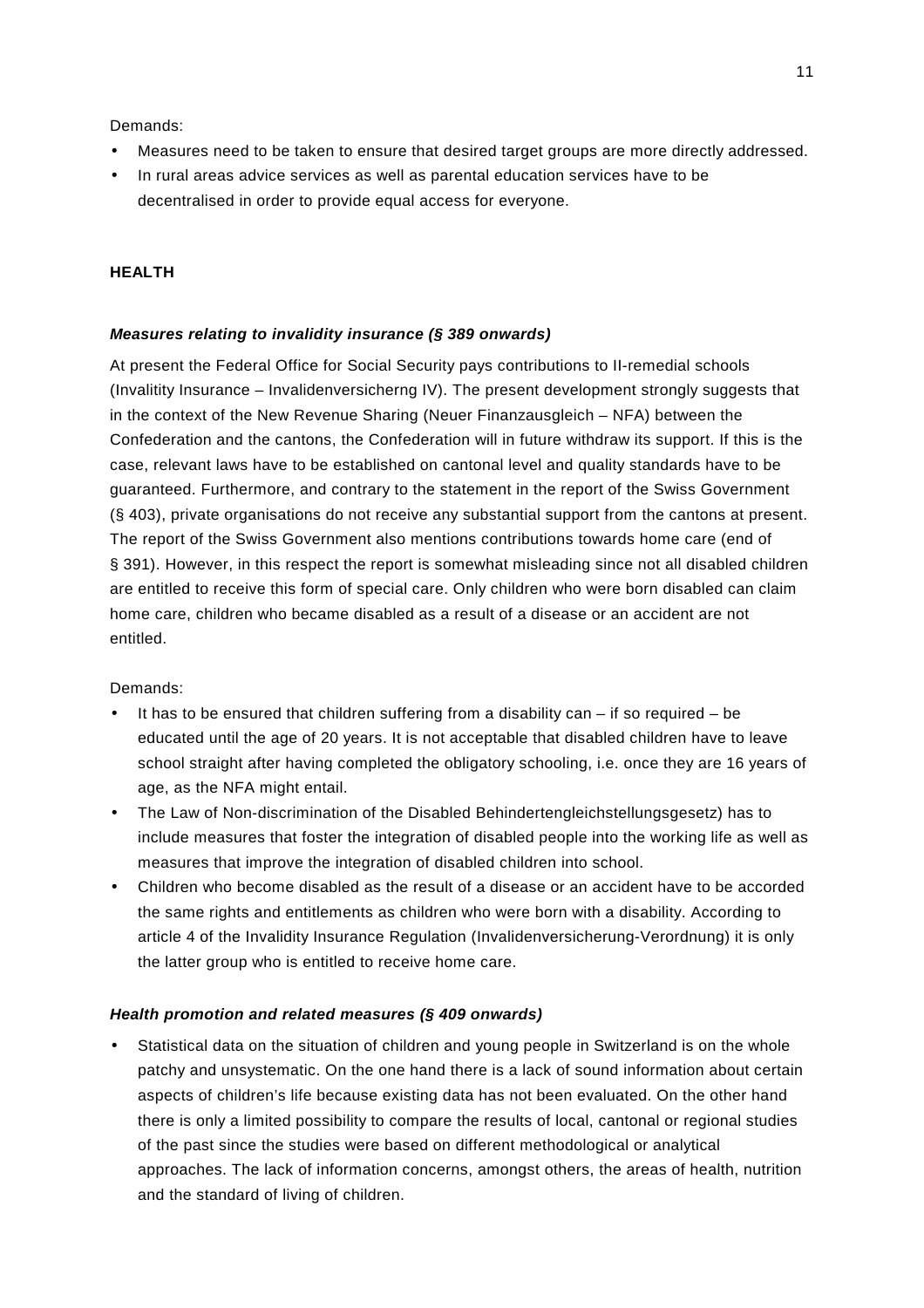- <span id="page-11-0"></span>• Coherent data is urgently required in the area of health care in order to implement an appropriate and goal-directed health care policy. Without up-to-date information it will be impossible to effectively supervise important aspects such as the rate of immunisation in Switzerland. Due to inefficient control, equal access to health care services is not guaranteed. Furthermore, a comparison between health care services in Switzerland and those in others countries can not be carried out.
- The report of the Swiss Government (§ 411) admits that data concerning the immunisation rate in Switzerland is presently not available. However, the report does not elaborate on which measures will be taken in order to remedy this shortcoming.
- Due to the fact that health service issues are dealt with by cantons, the various needs of ill children of different ages and developmental stages are considered differently from canton to canton. There is a lack of regulations and quality standards that are binding to the country as a whole.

- The organisations request a comprehensive and systematic collection of relevant data with the aim to establish a coherent data base for evaluation.
- The organisations also request access to already existing data and studies to be facilitated by means of improved coordination and information-sharing.

#### *Mortality of children and youth in Switzerland (§ 419 and § 420)*

Compared to other industrialised countries, Switzerland has one of the highest rates of fatal accidents.

- For children between five and 16 years of age, accidents in particular traffic accidents constitute the most frequent cause of death.<sup>12</sup>
- Sweden provides an example of how the traffic accident rate amongst children can effectively be reduced through wide-spread prevention campaigns.

#### Demands:

• The Swiss Government is urged to elaborate measures to reduce the accident rate amongst children and youth in Switzerland.

#### *The interdiction to mutilate female sexual organs (§ 450 onwards)*

In view of the growing number of immigrants from countries where female circumcision is practised, it is necessary to establish guidelines for medical staff and design prevention campaigns addressing the relevant target groups.

- The report of the Federal Council points out the need to take counter measures once it has been established whether mutilation of female sexual organs is practised in Switzerland.
- UNICEF Switzerland and the Schweizerische Gesellschaft für Gynäkologie und Geburtshilfe *(Swiss Association for Gynaecology and Obstetrics)* have carried out a study amongst Swiss

l  $12$  Kinder und Jugendliche in der Schweiz, p. 18. The high number of road casualties amongst children between one and 14 years of age is also mentioned in: Innocenti Report Card, Issue No.2: A League Table of Child Deaths by injury in rich nations, February 2001, p. 10.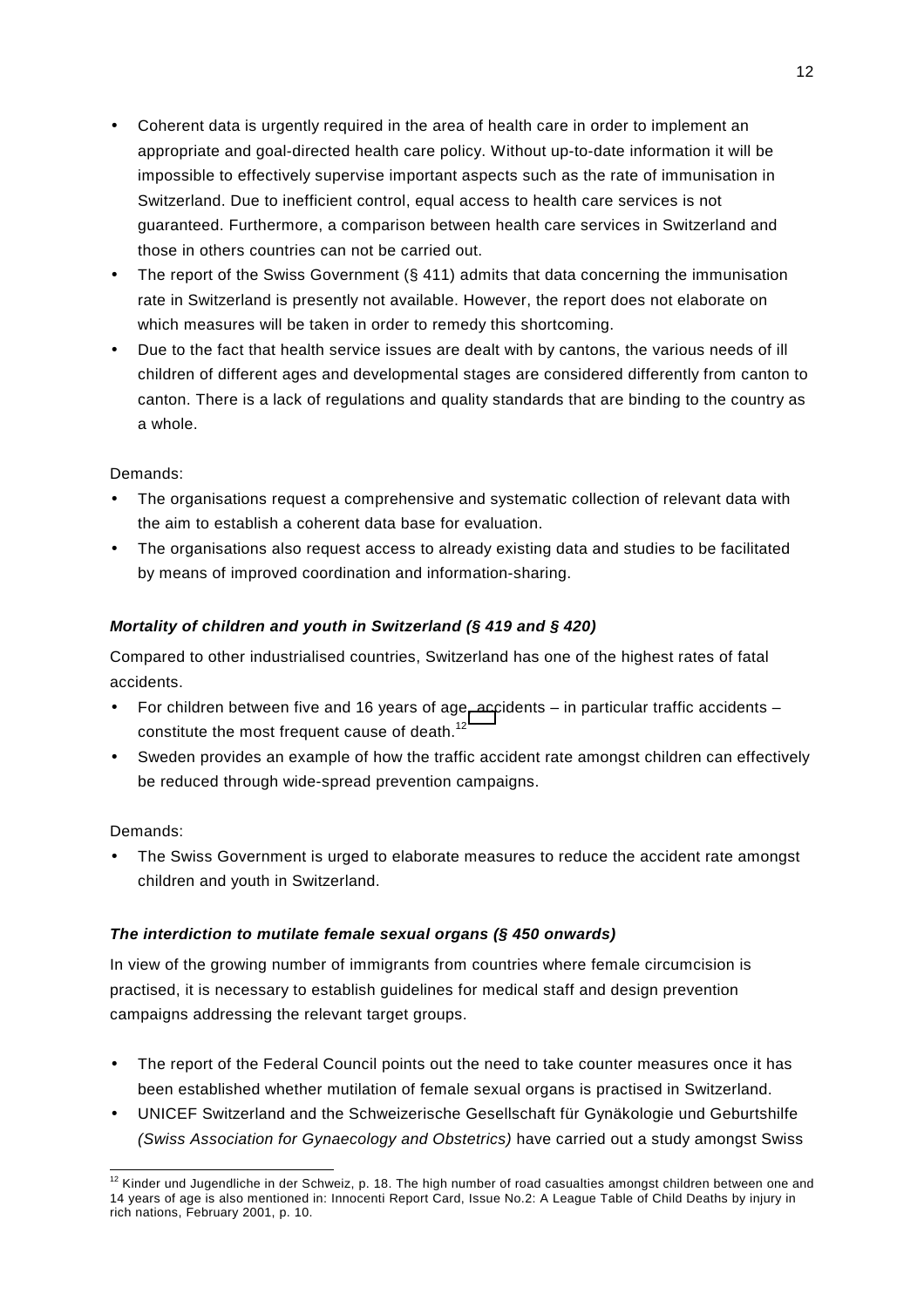gynaecologists. The study results suggest that female circumcision is indeed being practised in Switzerland. Two of the 1162 gynaecologists who participated in the study were requested to circumcise a girl. Research among the populations concerned has confirmed that female circumcision is carried out by foreigners coming to Switzerland.

• The research carried out by UNICEF Switzerland and the Schweizerische Gesellschaft für Gynäkologie und Geburtshilfe has further established that gynaecologists in Switzerland are surprisingly often asked to attend and treat women who have been circumcised. 20% of gynaecologist have already treated circumcised women and 8% have been requested to reinfibulate a woman after she had given birth.

#### Demands:

• The Swiss Government is urged to immediately take appropriate measures in order to put a stop to this practice in our country.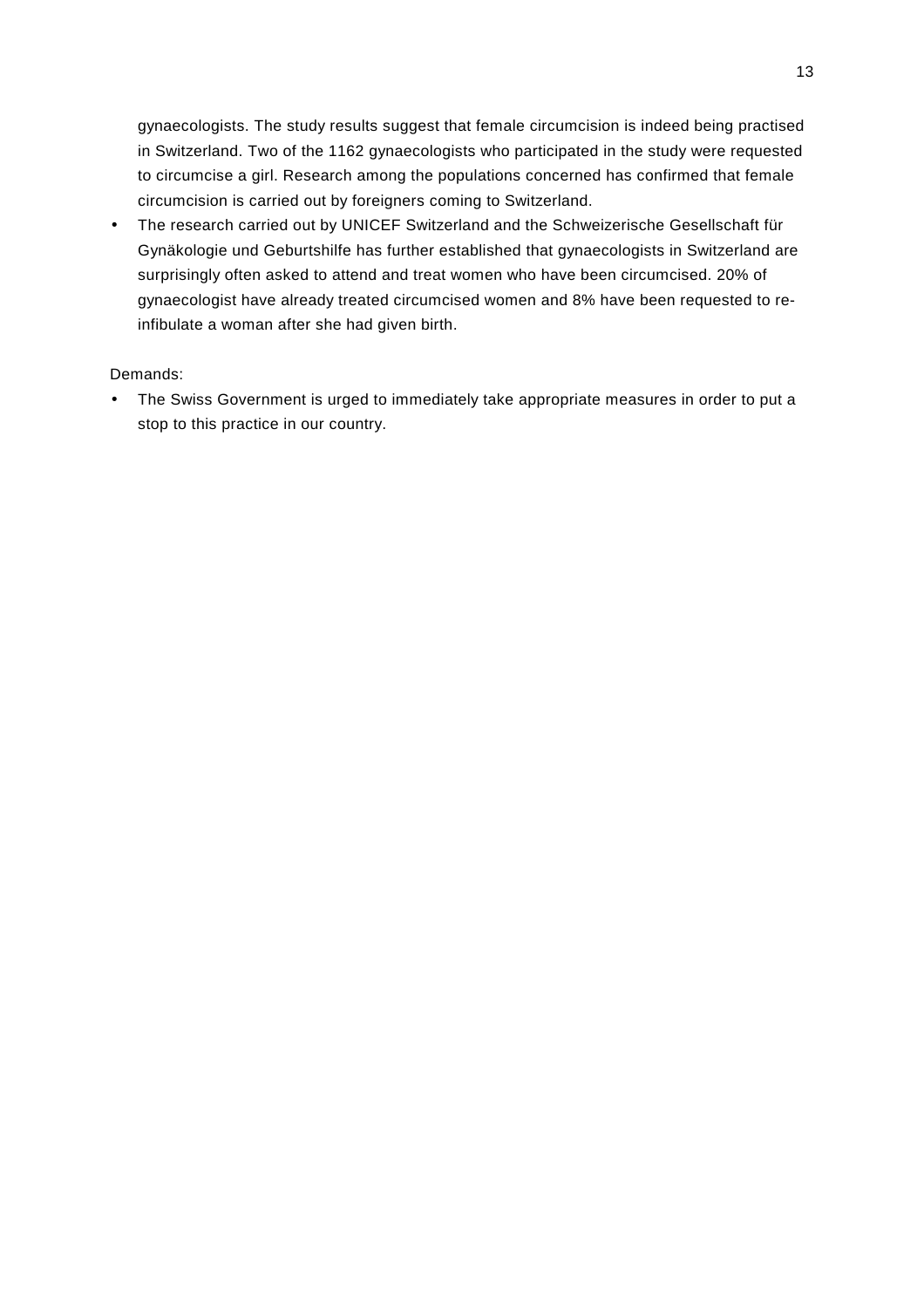# <span id="page-13-0"></span>**PROTECTION OF CHILDREN**

#### **CHILD ABUSE**

#### *Legal protection against bodily injury (§ 365)*

- The report of the Swiss Government points out that the criminal law of the country protects individuals from bodily injury. Article 126 of the Penal Code (Strafgesetzbuch) stipulates that hitting and similar physical actions, which do not result in an impairment of the individual's body or health, are also to be considered physical violence. According to a ruling of the Federal Supreme Court (Schweizerische Bundesgericht, BGE 117 IV p. 14 onwards) actions such as a parental slap in the face or similar acts against children are only considered physical violence if they exceed the level generally accepted by society.
- Even today, Switzerland does not have any laws or regulations that prohibit corporal punishment or similar humiliating treatment of children. A motion (96.3176 - Rechtliches Verbot der Körperstrafe und erniedrigender Behandlung von Kindern - Statutory prohibition of corporal punishment and humiliating treatment of children) was forwarded by the Committee for Legal Affairs of the National Council (Kommission für Rechtfragen des Nationalrates), but up to now there is no indication that a respective law is being enacted. The Convention on the Rights of the Child obliges the State Parties to do their utmost to improve the protection of children against violence. The inactivity of Switzerland (for example with respect to the interdiction of corporal punishment) stands in sharp contrast to the obligation Switzerland has agreed to.
- Furthermore, many cantonal school laws do not contain any interdiction of corporal punishment inflicted by teachers. On the contrary: The Regulation concerning obligatory Schooling in the Canton of Zurich (Verordnung betreffend das Volksschulwesen des Kantons Zürich) considers corporal punishment «excusable in special cases, in particular when the teacher has been provoked». Many other cantonal school laws or regulations do not explicitly mention the subject of corporal punishment.

- Should the Federal Supreme Court refrain to reconsider its generous interpretation of what has to be considered physical violence, the Penal Code should be redefined less widely with the well-being of the child in mind.
- The gap in federal and cantonal law and regulations with respect to corporal punishment has to be filled. The differences in the various school laws and regulations have to be harmonised and a general interdiction of corporal punishment and chastisement implemented.
- If parents and guardians do not fulfil their obligation to provide for the well-being of the child, the child may be threatened by neglect. In Switzerland the discussion about child neglect has to be opened up amongst all groups concerned. Measures to prevent child neglect have to be taken.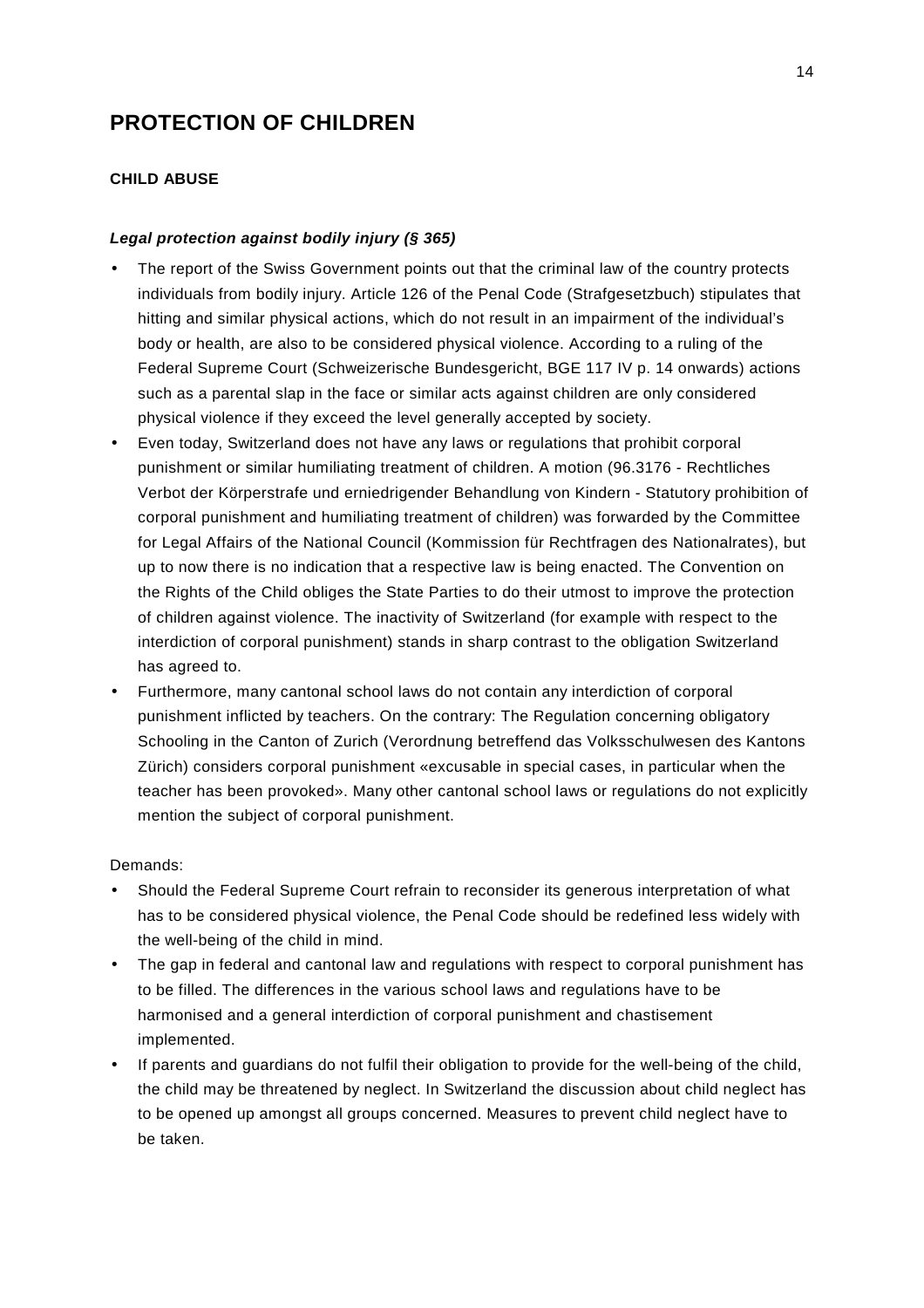#### <span id="page-14-0"></span>*Information in schools (§ 372e)*

• The report points out that information about child abuse and sexual exploitation of children as well as information about the Rights of the Child are integrated into the curricula. However, it remains entirely up to the teachers whether or not they want to treat these subjects in class. There is no consistent and systematic coverage of these issues. But experience shows that in the majority of schools these subjects are not being addressed.

#### Demands:

• The Confederation and the Eidgenössische Erziehungsdirektorenkonferenz EDK *(Federal Conference for Education Directors)* are urged to ensure that cantons and municipalities will increasingly cover these issues, for example by firmly establishing them as an integral part of the curriculum.

#### *Systems of prevention and intervention (§ 372c)*

- The report of the Swiss Government (§ 372 c) mentions that several cantons have improved their systems for prevention and intervention as far as the area of child abuse is concerned. The attached list of municipalities and cantons which have taken such measures is however very short.
- Furthermore, this list does not provide any information on whether the remaining cantons have taken any measures at all and if so, what they consist of.

#### Demands:

• According to the experience of the organisations, the systems for the prevention of child abuse are not sufficient in some cantons and regions. Therefore the organisations demand cantonal surveys to be carried out in order to evaluate to what extent the respective cantonal system for the prevention of and intervention in child abuse cases meets the objectives.

#### *Sexual exploitation and sexual violence (§ 744 onwards)*

The report of the Swiss Government points out (§ 747) that the Swiss Penal Code forbids pornography in connection with children. However, the report fails to address the increasing problem of child pornography in the Internet and does not propose potential counteracting measures that are required.

- Since late 1999, Switzerland no longer has a federal office that deals with the prevention of and fight against criminality on the Internet and hence with the combat against child pornography.
- According to the Control Committee (Geschäftsprüfungsdelegation) in charge of state security there is high time for action.

#### Demands:

• The formerly existing Internet monitoring offices should be re-established on federal level; compared to its neighbouring countries, Switzerland appears to be rather inactive in this respect.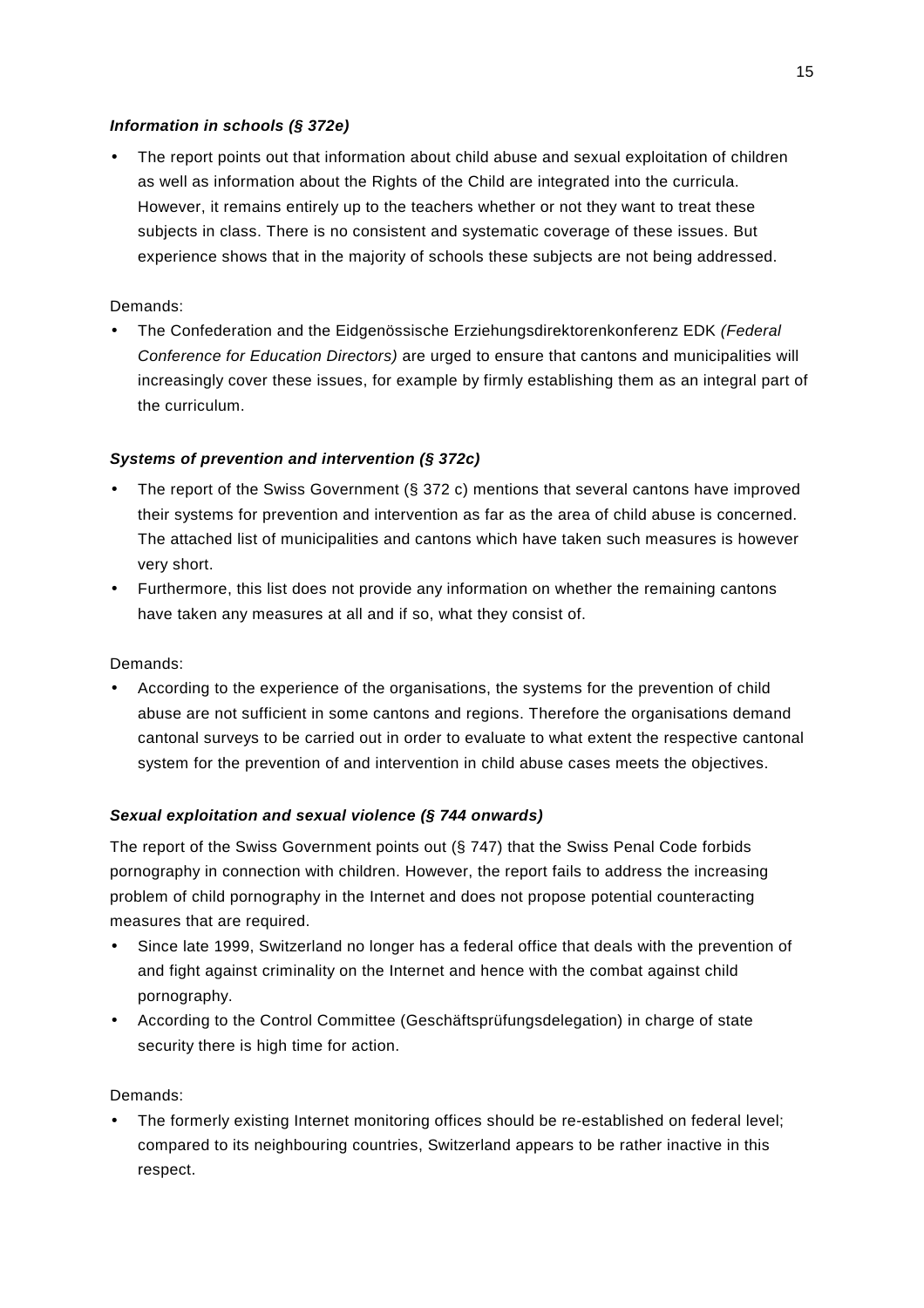#### <span id="page-15-0"></span>**CHILD CUSTODY**

#### *Legislative measures (§ 370)*

• Under the heading «Legislative measures» (Massnahmen auf gesetzlicher Ebene) the report mentions various measures contained in the Civil Code that can be implemented with the aim to protect the child. Switzerland has a sufficient legal basis for the protection of children. But as far as the execution of the law is concerned there is need for action. In the majority of the municipalities, measures for the protection of the child lie within the authority of nonprofessional bodies that act in their capacity as members of the local authorities. However, since the law does not specify which professional competence the local authorities ought to have, no quality standards are being defined for the intervention of such bodies.

- In the framework of the revision of the Guardianship Act (Vormundschaftsgesetz), regulations concerning the required professionalism and regionalism of administrative bodies that are responsible for child protection measures relating to the civil law have to be laid down. Such regulations may – amongst others – include desired quality standards.
- Some cantons apply quality profiles for a guardian, but the profiles may differ from canton to canton. Transparent and precise quality profiles for guardians have to be developed. The presently fragmented profiles of the various cantons should be harmonised as much as possible.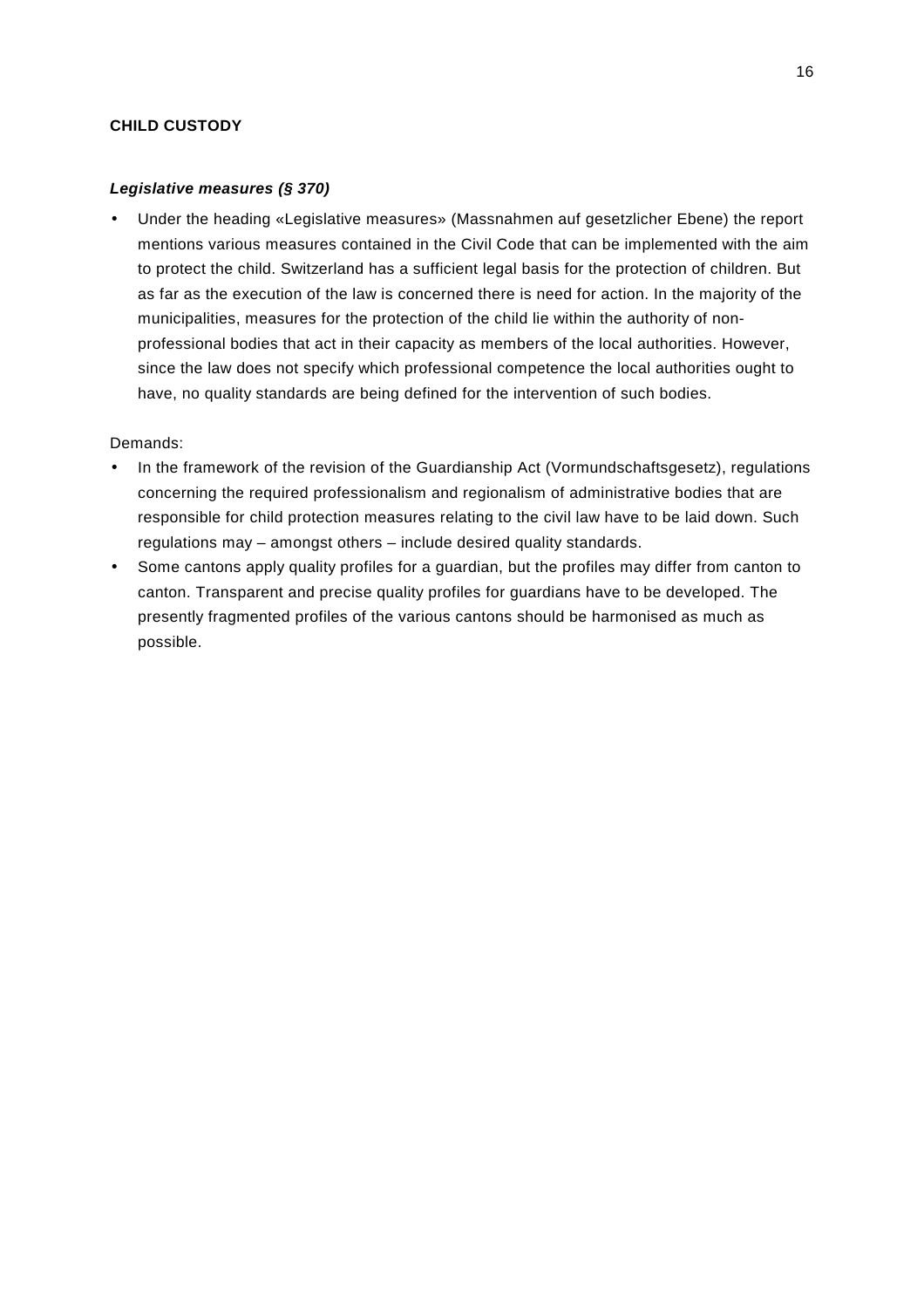# <span id="page-16-0"></span>**MIGRATION**

#### **INTEGRATION**

#### **LIBERTY AND CIVIL RIGHTS (§ 133 onwards)**

#### *Naturalisation*

In its chapter «Liberty and civil rights»(Freiheiten und bürgerliche Rechte) the report omits to mention that in the recent past Swiss municipalities have increasingly refused to accept requests for naturalisation. The fact that refusals increasingly affect individuals of certain nationalities suggests that the basic rights of the applicants are no longer being respected. The Federal Council is obliged to ensure the implementation of basic rights on all levels of government activity. In the context of naturalisation this includes that discrimination–free naturalisation procedures have to be guaranteed for everyone.

- The Swiss naturalisation procedure involves naturalisation on three levels (municipality, canton, Confederation). The Swiss Federal Constitution (Bundesverfassung BV) obliges the Confederation merely to issue minimum regulations concerning the naturalisation of foreigners (article 38 BV). This has lead to highly diverse practices resulting in unequal access to Swiss citizenship.<sup>13</sup>
- For some time we have been witnessing political efforts on municipal level that are aimed to submit the naturalisation of an applicant to popular vote. The frequent rejection of naturalisation requests in Emmen in the canton of Lucerne shows a clear discrimination against members of certain ethnic groups or nationalities, presently foremost against applicants from former Yugoslavia and Turkey. This practice encroaches on the constitutional rights to the dignity of man, equality before the law and protection against arbitrary acts. Xenophobic elements within our society support a naturalisation procedure that is submitted to a referendum thus exposing us to the risk to violate the interdiction of racism.
- On the 29<sup>th</sup> of March 2000, the Administrative Court (Verwaltungsgericht) of the canton of Basle-Country has stated that rejecting a naturalisation demand on the ground of the applicant's nationality only, violates the principle of equality before the law as well as the interdiction of arbitrary treatment.

- In the context of naturalisation procedures, a more open attitude towards the applicant is desired. In order to guarantee the safeguarding of constitutional rights within the naturalisation procedure, the Federal Council is requested to prepare the necessary measures on legislative and administrative level.
- Particularly the naturalisation of young foreign applicants who were born and bred in Switzerland needs to be simplified. The same should to apply to children who have come to Switzerland in view of adoption, but whose adoption has failed.

 $\overline{a}$  $13$  Motion 00.3092, Regine Aeppli Wartmann in the National Council,  $22^{nd}$  of March 2000.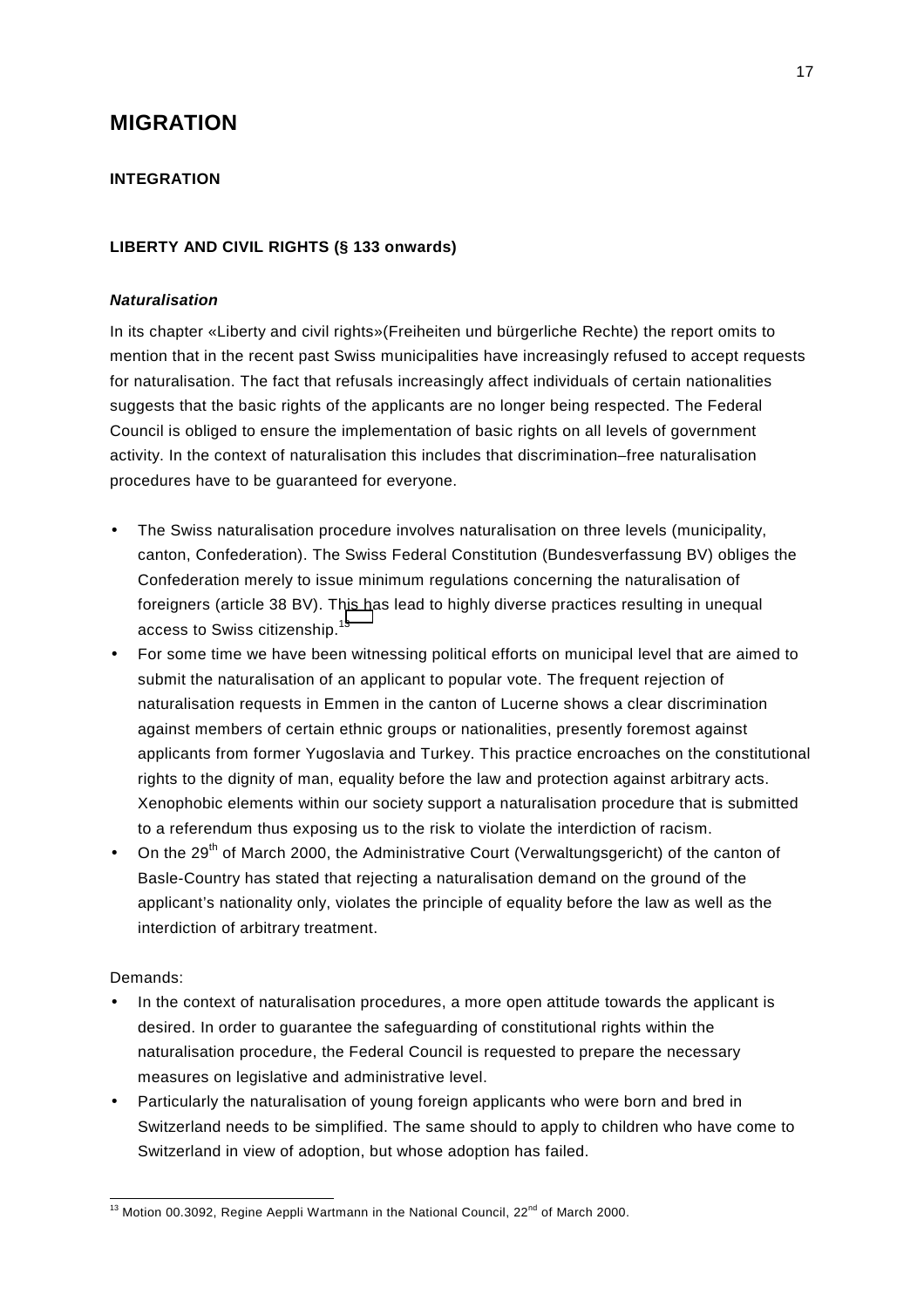<span id="page-17-0"></span>• Article 34 of the Refugee Convention obliges the State Parties to guarantee simplified naturalisation for recognised refugees. Simplified naturalisation is not granted in Switzerland. The Swiss Government is urged to take appropriate measures to guarantee the implementation of article 34 of the Refugee Convention.

#### *Foreign children (§ 557 onwards)*

School plays a central role in the integration of foreign children. In order to facilitate their integration, foreign children can participate in schemes such as intensive classes and special needs classes. Despite these services, foreign children - due to their different mother tongue and their weaker socio-economic status - still have fewer educational opportunities than their Swiss peers.

- The report of the Swiss Government confirms this fact by pointing out that foreign children are above-average represented in special needs classes (§ 559 and § 563). The report states the inequality of educational opportunities very clearly.
- However, only very few articles mention measures that could be applied in order to counteract this discrimination (§ 562-§566). The few measures listed seem insufficient to rectify the situation and establish equal educational opportunities for foreign children.

#### Demands:

- The organisations urge the Swiss Government to consider a fundamental change in their guiding principles concerning the integration of immigrant populations, in line with the principle change that the town of Basle has already demonstrated. Basle's guiding principle concerning integration no longer focuses on deficiency but concentrates on the full development of the educational potential of the immigrant population.<sup>14</sup>
- Many towns with a high percentage of foreign children have school classes that consist almost entirely of foreign children. In such cases the integration of the foreign child can not be guaranteed. In June 1999, the Federal Council has stated that the creation of separate classes for foreign children is not compatible with the constitution (§ 565). Measures have to be taken in order to ensure that also in those cases, where separate classes for foreign children seem to have developed «naturally», appropriate integration can take place.

#### *«Sans papiers»*

The report of the Swiss Government fails to elaborate on the special situation of the so-called «sans papiers» whose situation is characterised by the lack of protection and rights. The exact number of «sans papiers» in Switzerland is obviously not known. The group of «sans papiers» includes temporary workers whose work and stay permits have expired, immigrant women whose work force is appreciated in private households, in the catering trade and in caring for the old, but who - for various reasons - do not or no longer have a valid stay permit as well as children and young people who are not entitled to family reunification.

 $\overline{a}$ <sup>14</sup> Kinder und Jugendliche in der Schweiz, p. 42.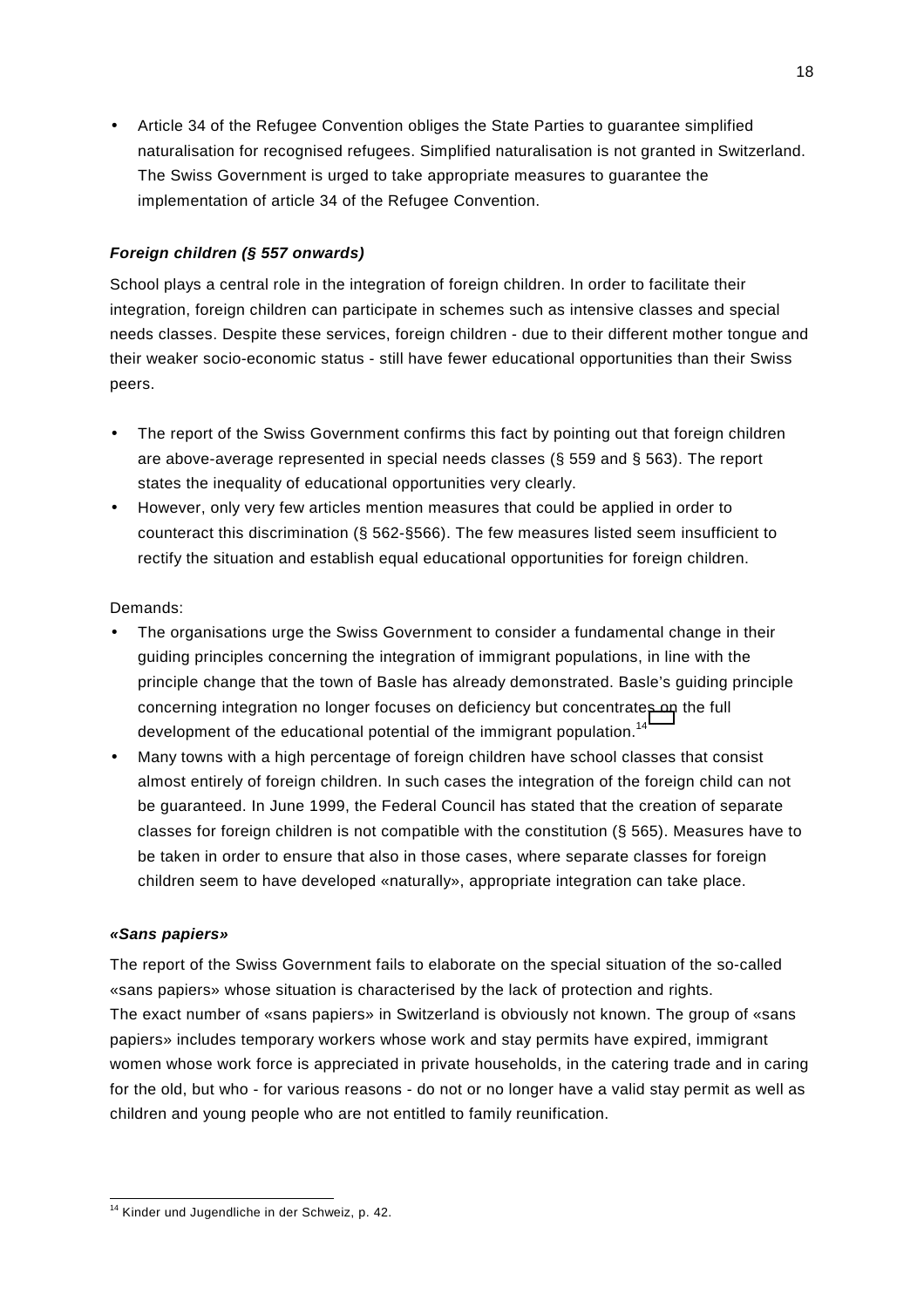- <span id="page-18-0"></span>• The Swiss Government recommends that parents of children who are illegally in the country are entitled to enrol their children in school without the school being obliged to file charges for illegal stay in Switzerland (see report of the Swiss Government, § 567).
- However, children and parents residing in Switzerland illegally are not entitled to claim any social security benefits such as invalidity insurance etc. The Swiss constitutional right to have one's livelihood safeguarded can not be enforced for the group of «sans papiers».

• The Swiss Government is urged to immediately establish and implement appropriate legal measures in order to abolish the vulnerable and rightless situation of the so-called «sans papiers» and their children.

#### **ASYLUM<sup>15</sup>**

#### *Refugee children (§ 612 onwards)*

The number of unaccompanied minor asylum seekers has grown in recent years. The special needs of asylum seekers under the age of 18 years have to be considered and taken into account throughout the entire asylum proceeding.

• The report of the Swiss Government (§ 619) states that the Asylum Act (Asylgesetz) which has come into force on the  $1<sup>st</sup>$  of October 1999 contains special standards for the adequate consideration of the special situation of unaccompanied minor asylum seekers during the asylum seeking proceeding. However, the report does not answer how these standards should be put into practice.

#### Demands:

• Measures have to be taken in able to ensure that asylum proceedings take into consideration the special needs and requirements of asylum seekers below the age of majority.

#### *Representation (§ 625)*

- The report of the Swiss Government states (§ 625) that unaccompanied minor asylum seekers will be accompanied by a representative throughout the course of the asylum proceeding.
- However, many Swiss cantons consistently abstain from taking any custodial measures for unaccompanied minor asylum seekers. The application of consistent custodial measures is only common practice in the cantons of Geneva and Vaud.<sup>16</sup> The lack of applying such

l 15 The following chapter is principally based on the publications of the Schweizerische Flüchtlingshilfe *(Swiss Refugee Council, OSAR)*. In particular: Die Bedeutung der Kinderrechtskonvention im Asylbereich, Kurzkommentar der Schweizerischen Flüchtlingshilfe, Juni 2000; Entwurf einer Teilrevision des Asylgesetzes und der damit zusammenhängenden Änderung des Bundesgesetzes über Aufenthalt und Niederlassung der Ausländer (ANAG) und des Bundesgesetzes über Krankenversicherung (KVG), Stellungnahme der Schweizerischen Flüchtlingshilfe, 4. September 2001. Entwurf des Bundesgesetzes für Ausländerinnen und Ausländer, Stellungnahme der Schweizerischen

Flüchtlingshilfe, October 2000.<br><sup>16</sup> See: Doppelt schutzlos, vide rf., survey carried out by UNICEF Switzerland, Pro Familia, pro juventute, Coordination Suisse "Droit de l'enfant" and Swiss association for the protection of the child as well as Kinder und Jugendliche in der Schweiz, p. 79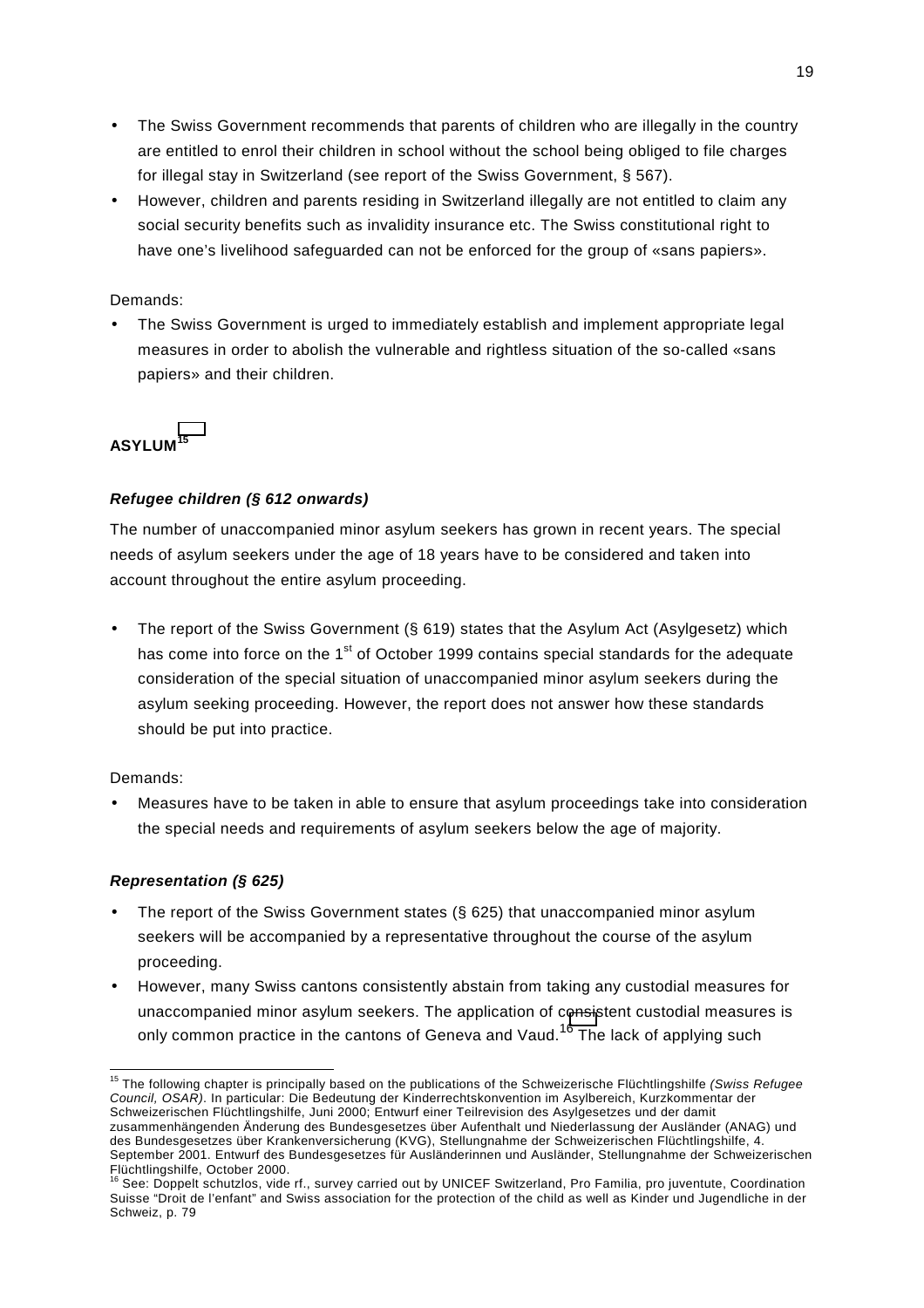<span id="page-19-0"></span>measures for unaccompanied minor asylum seekers constitutes a discrimination against other foreign or Swiss children.

- In view of this fact, the Asylum Appeal Commission (Asylrekurskommission) has decided «to assign for the length of the asylum proceedings (at least) one individual versed in the law to the discerning, unaccompanied and unrepresented minor, before the first questioning about the reasons for asylum is carried out».<sup>17</sup> This measure aims to guarantee that the interests of the unaccompanied minor with respect to the asylum proceedings are being respected. This policy decision taken by the Asylum Appeal Commission needs to be acknowledged as an attempt to cushion the unlawful lack of custodian measures by means of imperatively assigning a legal representative to the minor asylum seeker.
- It is true, the Asylum Act of 1<sup>st</sup> of October 1999 envisages the assignation of a confidant until custodian measures have been ordained, however, the law does not clearly state whether this confidant will legally represent the minor during the asylum proceedings. Due to this indistinct situation, the legal representation of unaccompanied minor asylum seekers is not guaranteed.

#### Demands:

- When choosing the statutory confidant it has to be ensured that he/she is versed in the law; otherwise a legal representative has to be made available to the unaccompanied minor asylum seeker who assists the applicant during the asylum proceedings free of charge.
- In order to better understand the scope of the issue, statistical data concerning the number and character of custodian measures that have been ordained for unaccompanied minor asylum seekers should be collected.

#### *Enrolment in school and vocational training (§ 627)*

Minor asylum seekers have to be enrolled in school as soon as possible after their arrival.

- The report of the Swiss Government  $(S 627)$  points out that unaccompanied minor asylum seekers usually start school within three months after their arrival in the country.
- The practice however shows that asylum seekers generally do not start school within three months, but might have to wait for up to one year before they can enrol in school.
- A further problem arises for foreign asylum seekers and temporarily accepted children who are no longer covered by the Swiss school system. Their chances to be integrated into Swiss society are slimmer. The Schweizerische Flüchtlingshilfe *(Swiss Refugee Council, OSAR)* welcomes the proposal by the Panel of Experts on Migration (Expertenkommission Migration) to provide special integration programmes for children concerned. It is important to ensure that these integration programmes are clearly aimed at facilitating a future insertion into the job market and are not simply aimed at keeping the individual occupied. The definition of deadlines for departure should give priority to a possible completion of vocational training.
- Young asylum seekers at pre-school age often have no possibility to attend a playgroup, crèche or kindergarden and are therefore missing out on important social contacts. This lack might seriously affect their entire future development.

l  $17$  EMARK 1998/No. 13, Regeste, p. 84, Decision of principle.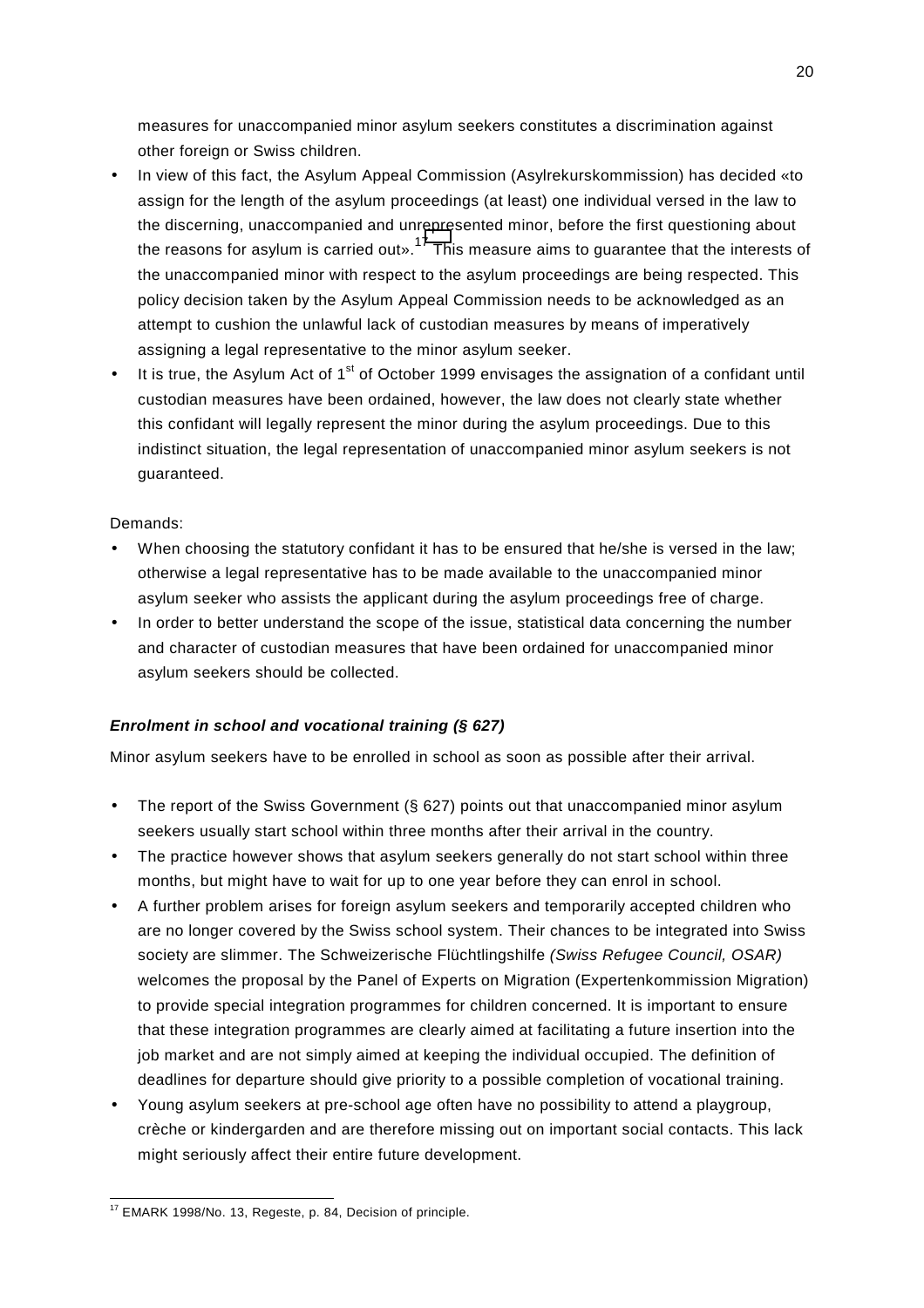- <span id="page-20-0"></span>The Swiss Government is demanded to urge the cantonal authorities responsible for the enrolment of unaccompanied minor asylum seekers to enrol such children immediately (tolerable delay of two weeks).
- Minor asylum seekers and temporarily admitted children should be given the possibility to take up vocational training. All young people who have been in Switzerland for more than one year and who are not earmarked for expulsion, should have access to an apprenticeship. They should be entitled to complete their apprenticeship without being subjected to restrictions form the aliens department.
- Children and young people who have been in Switzerland for more than four years should be granted the right to abode (for themselves and their families). Since they have «put down roots in Switzerland», this right should be granted independently of the asylum decision.
- In order to understand the scope of the issue, statistical data concerning the requirements for starting an apprenticeship or other vocational training need to be collected. There is also a need to have data on how many minor asylum seekers and temporarily accepted children have actually started an apprenticeship.

#### *Questioning the motives for asylum (§ 628)*

The report of the Swiss Government (§ 628) points out that the person responsible for the questioning needs to do his/her utmost to ensure that the questioning takes place in a suitable atmosphere. However, the implementation of the legal requirements is not always guaranteed.

#### Demands:

- In accordance with article 12 of the Convention of the Rights of the Child, the organisations demand that minor asylum seekers shall always be questioned by personnel that has the necessary psychological training to deal with children.
- A special questionnaire has to be developed for minor asylum seekers. Up to now their questioning is based on the questionnaire used for adults.<sup>18</sup>
- The assessment of the asylum seeker's credibility always has to consider the maturity of the child or young person in question. In order to correctly assess the asylum application, comprehensive investigations in the asylum seeker's home country have to be carried out.

#### *Determination of age (§ 623)*

- The report of the Swiss Government (§ 623) mentions that registration centres are urged to determine (especially by means of medical examination) the age of the asylum seeker.
- Article 17, par. 4 of the newly revised Asylum Act, the consultation procedure of which ended on the  $20<sup>th</sup>$  of September 2001, stipulates that in case the asylum seeker objects to the determination of his/her age, he/she has to be assumed to be of legal age.

#### Demand:

• In case of doubt the asylum seeker should principally be considered below the legal age.

 $\overline{a}$  $18$  Kinder und Jugendliche in der Schweiz, p. 82 and Swiss Refugee Council.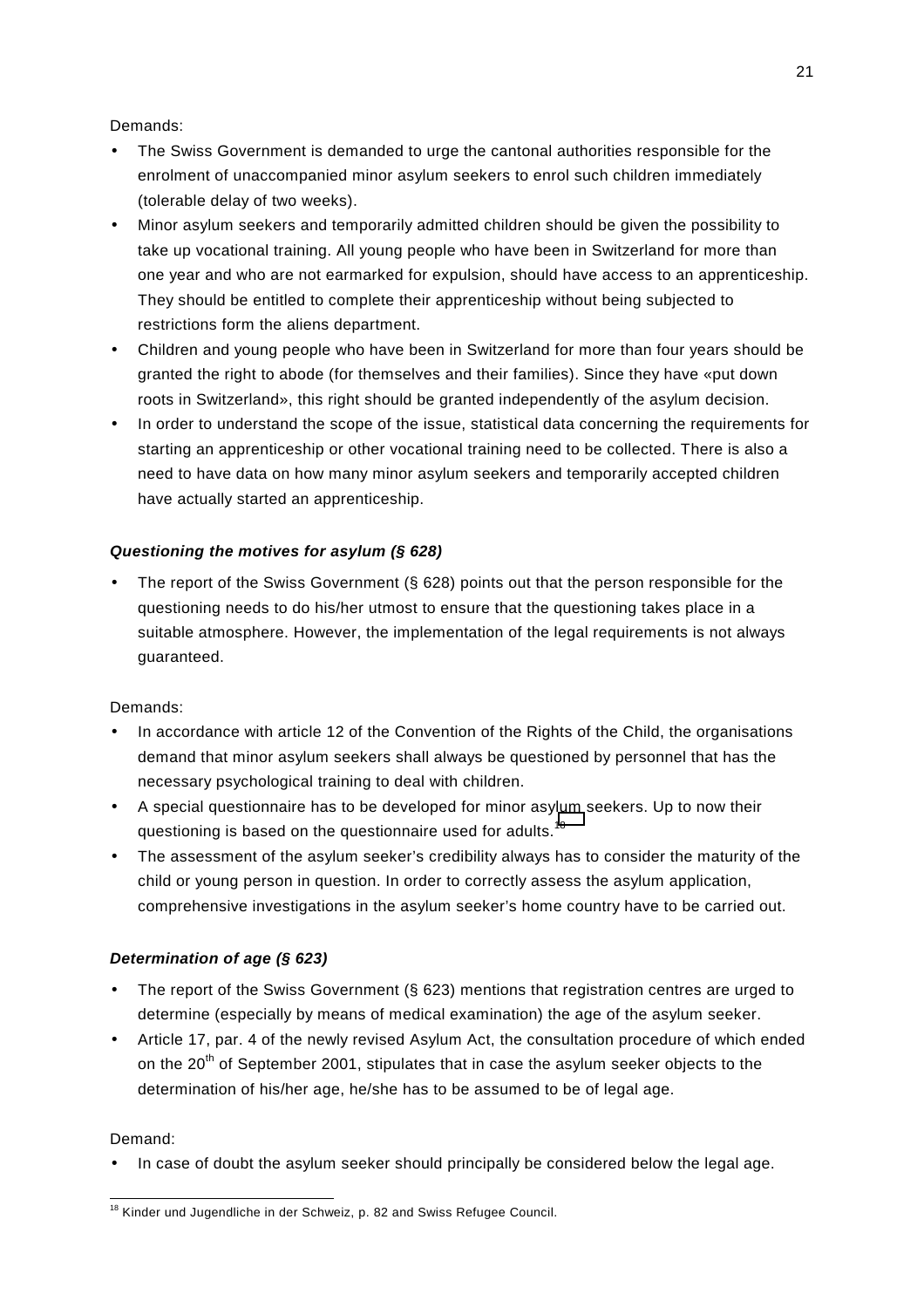#### <span id="page-21-0"></span>*Support, care and accomodation (§ 626)*

- The report of the Swiss Government points out (§ 626) that minor applicants (in particular young unaccompanied minor asylum seekers)- after consideration of their age and their developmental stage - should be placed in reception families or asylum centres.
- The cantons are in charge of caring for unaccompanied minor asylum seekers and temporarily accepted children. In reality this task is carried out in various different ways. It can be assumed that in most cases young asylum seekers are placed in collective centres together with adult applicants and that no special care is provided. In view of the well-being of the child, joint accommodation with adults in collective centres is not desirable. Here children are often left to their own devices and run the risk of neglect.

- The accommodation of unaccompanied minor asylum seekers has, in accordance with article 39 of the Convention on the Rights of the Child, to be adapted to their age and special needs. However, the report of the Swiss Government (§ 626) fails to demonstrate that special accommodation for unaccompanied minors has indeed been created.
- The new institutions need to ensure that minor asylum seekers receive a level of care and education that is appropriate for their age and they need to foster the applicants' integration into Swiss society as well as allowing them to maintain their religious, cultural and linguistic identity.
- Rehabilitation centres for child victims of torture, violence or armed conflicts are to be promoted.
- In order to fully grasp the scope of the issue, statistical data concerning the forms and capacity of existing cantonal care and accommodation centres for unaccompanied minor asylum seekers and temporarily accepted children need to be collected.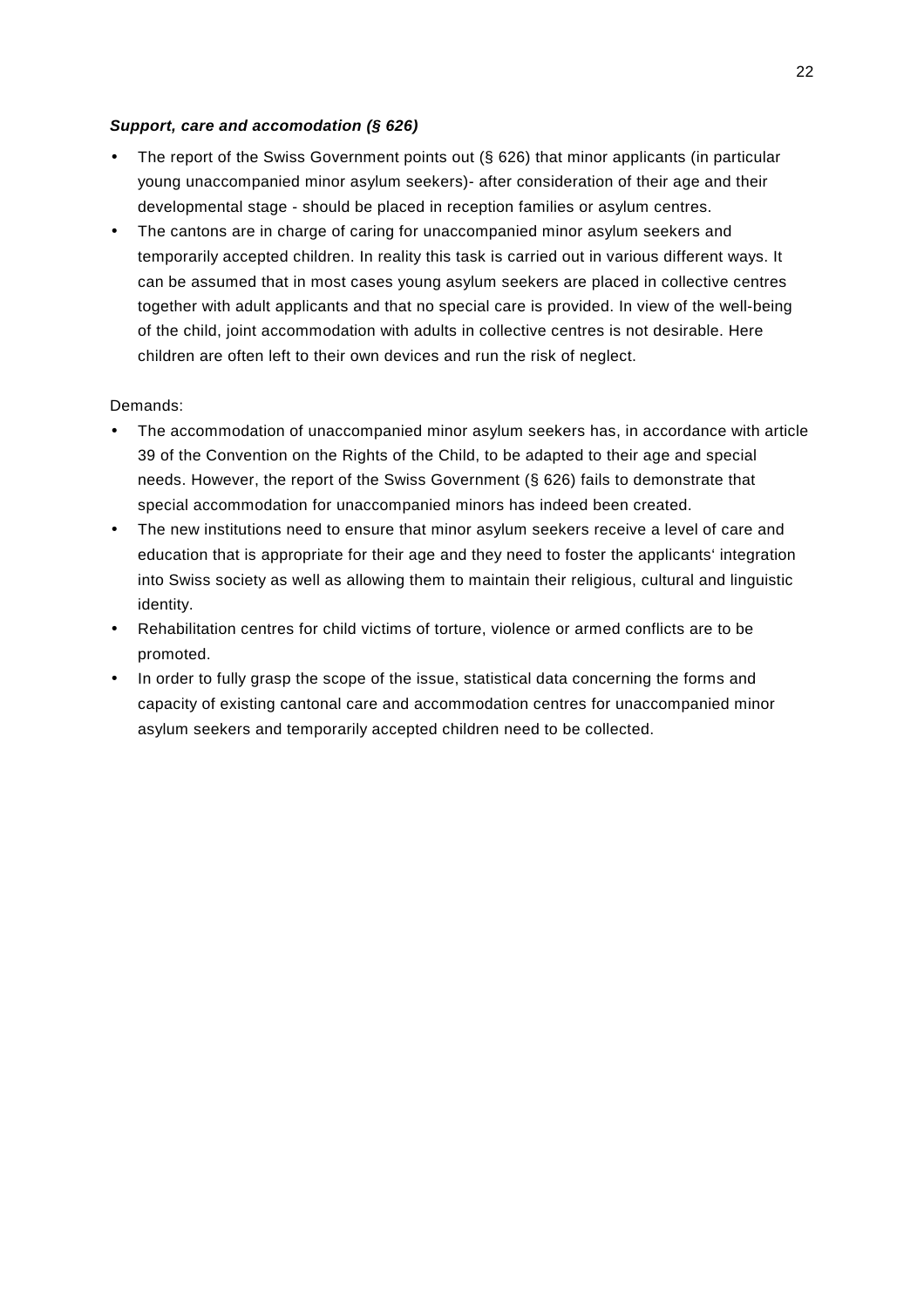# <span id="page-22-0"></span>**GENERAL MEASURES OF IMPLEMENTATION (§ 10 onwards)**

### **EXISTING MECHANISMS TO GUARANTEE THE IMPLEMENTATION OF THE CONVENTION ON THE RIGHTS OF THE CHILD, TO CO-ORDINATE THE CHILDREN'S POLICY AND TO SUSTAIN ACHIEVED IMPROVEMENTS (§ 17 onwards)**

In the course of the last few years, several Swiss committees on municipal, cantonal and federal level have been instructed to look after the special needs of young people in particular. Institutions such as youth committees, youth commissioners and children's bureaus were established. They are active in the field of ombuds-work in the large sense of the word. The Youth Promotion Act (Schweizer Jugendförderungsgesetz) supports projects for the benefit of young people. The Federal Youth Commission (Eidgenössische Jugendkommission) focuses its activity on young people between 16 and 24 years of age.

The scope of the Convention on the Rights of the Child however, covers children between the age of 0 and 18 years. The implementation of the Convention therefore requires appropriate measures for this age group as a whole, i. e. also for younger children. Children and young people have different needs and requirements. Their living environment, need for autonomy or security as well as their problem solving strategies differ and change as they grow up. The same applies to children's and young people's capacity to participate. Discussions on how to promote the implementation of the Convention on the Rights of the Child have to take these different conditions into consideration.

The non-governmental organisations notice with increasing concern that the needs of younger children in particular are not adequately considered, for example with respect to fostering their ability to participate. The existing committees tend to include tasks relating to younger children into their existing frame of work. But they fail to take the necessary consequences as far as the volume of work, the composition of the committee and the financial requirements are concerned. Furthermore, the continuous evaluation, supervision and promotion with respect to the implementation of the Convention differs significantly from the scope of activities, that youth promotion services have covered so far. Extending the field of activity of the existing committees to include responsibility for the well-being of younger children as well, adds a further target group to their existing clientele. And the needs of this new group could not be more different than the ones the committees are used to! As a result of this development, the committees are now responsible for the well-being and promotion of a population between the age of 0 and 28 years. The present confusion about who is being talked about – children or young people – reflects this development.

- The non-governmental organisations urge the Swiss Government to establish appropriate committees that supervise and accompany the implementation of the Convention on the Rights of the Child and provide them with the necessary funds in order to ensure that all children under the age of 18 years receive the appropriate support.
- In order to promote projects for children of an age-group so far not covered by the Youth Promotion Act, the Act has to be revised accordingly.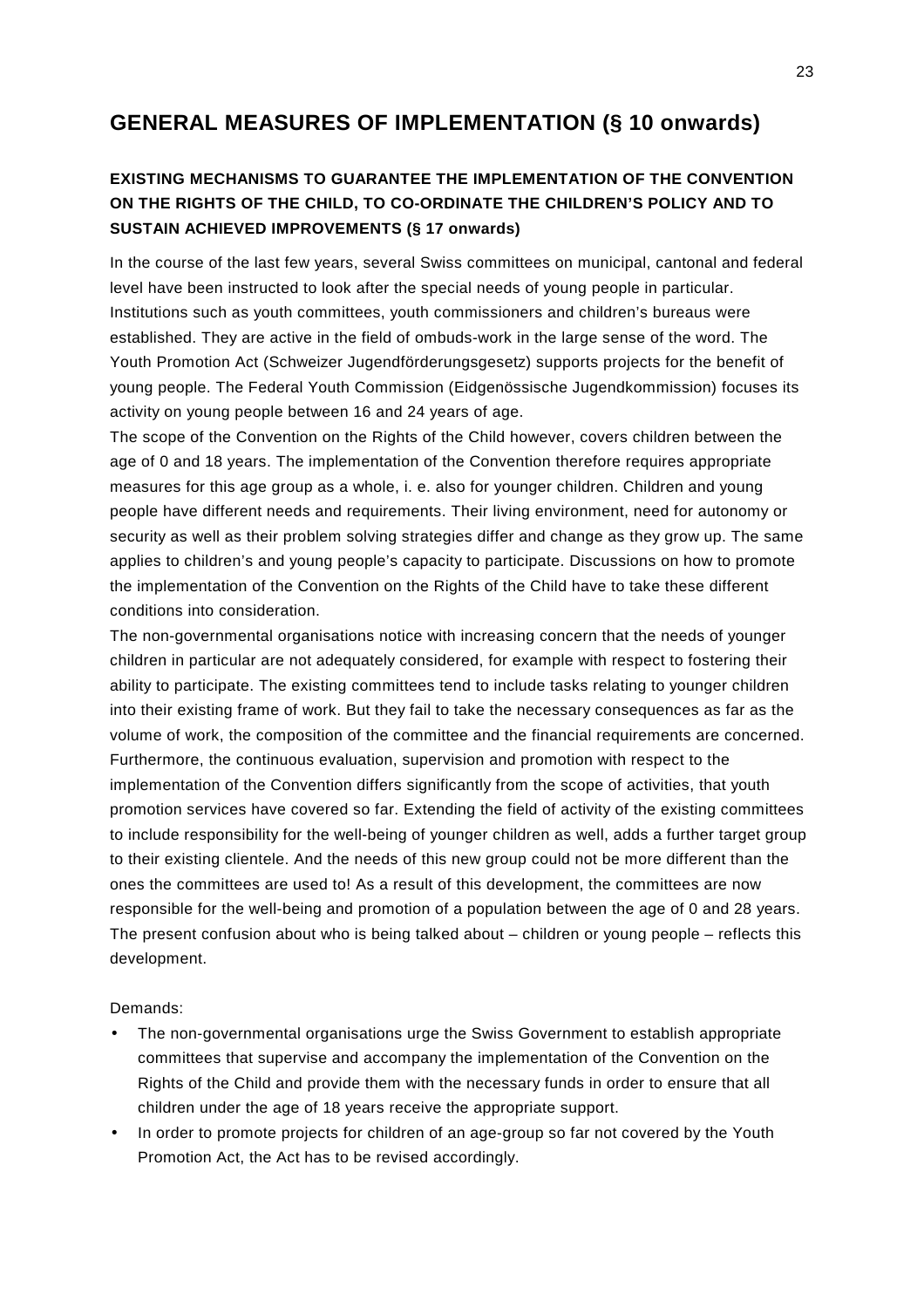#### <span id="page-23-0"></span>**THE SWISS FEDERAL SYSTEM**

 $\overline{a}$ 

Due to the federal system in Switzerland, the implementation of the Convention on the Rights of the Child is in certain areas incoherent and this often to the disadvantage of children. For certain areas affecting the child, the implementation of federal legislation lies within the authority of the cantons. The same applies to the cantonal legislation which is primarily implemented by the municipalities. One example is the school law. Schooling falls within the competence of the canton, the federal authorities merely issue relevant recommendations and the municipalities are in charge of ensuring the teaching as well as the implementation of the cantonal legislation and regulations. This situation entails that the federal authorities, despite having ratified the international treaty, do not always have the competence to ensure its implementation. Therefore the competence of the federal authorities is often limited to issuing recommendations, supervision and co-ordination only.

In the opinion of the organisations, the main tasks of the federal authorities are to supervise the implementation of the Convention on the Rights of the Child and to maintain discussions with the cantons. Furthermore, in accordance with the widely applied principle of subsidiarity, nongovernmental organisations are frequently made in charge of implementing measures decided by the Swiss State. The organisations take on tasks on federal, cantonal and municipal level. If just for this reason alone, the Confederation has to intensify its supervision and co-ordination of the implementation of the Convention on the Rights of the Child.

In several places the report of the Swiss Government refers to the federal structure of Switzerland<sup>19</sup> and in doing so at times shirks responsibility. In this context the organisations would in particular like to mention § 17 and § 18, where the Swiss Government reaches the same conclusion.

<sup>19 §17, §18, §25, §59, §93, §243, § 249, §255. §372, §494, §499, §594, §608, §628, §713</sup> in the report of the Swiss Government.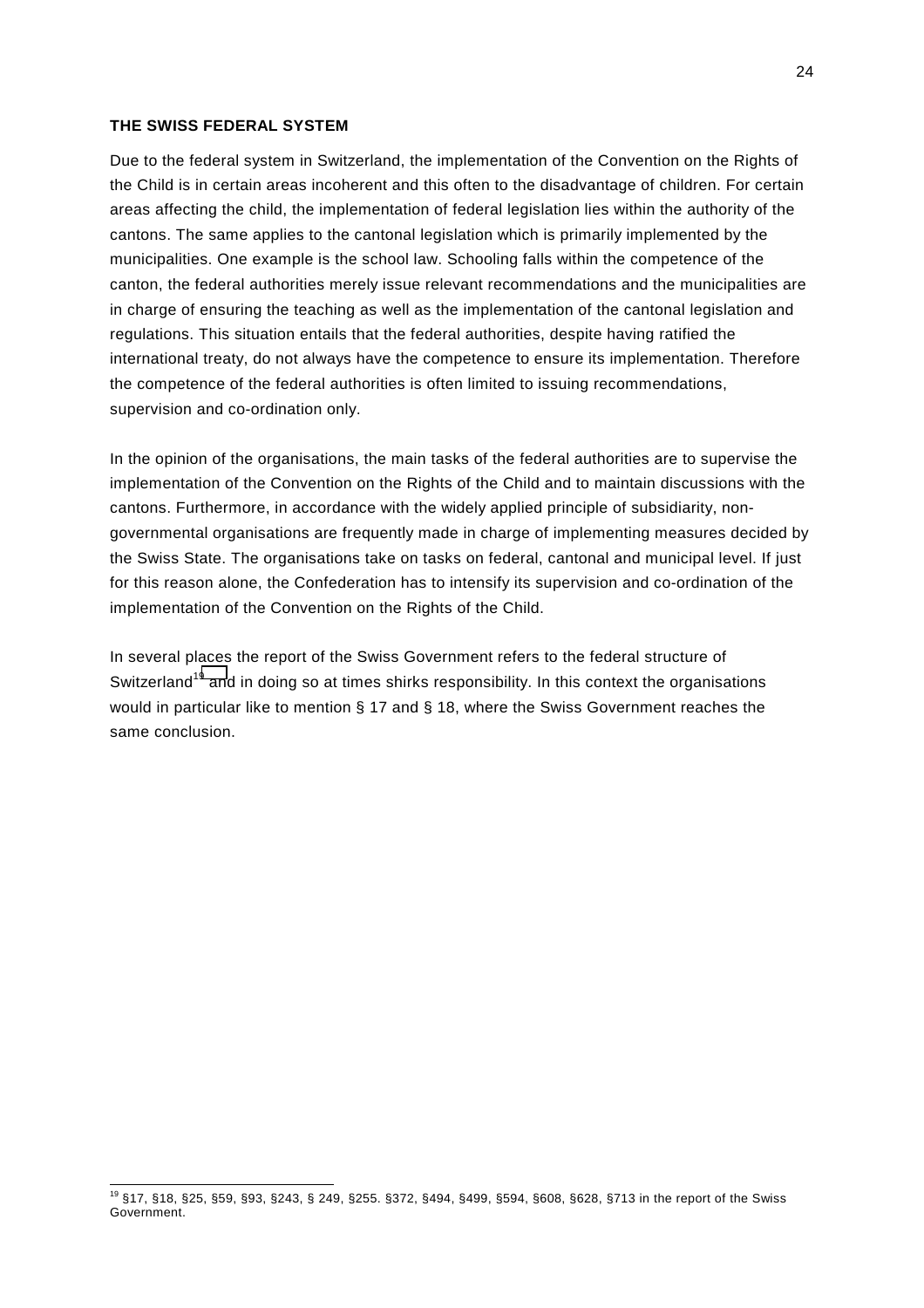# <span id="page-24-0"></span>**RESPECT FOR THE OPINION OF THE CHILD (§ 102 onwards)**

First signs of encouraging the active involvement of young people in the social and political life in our country date back to the early seventies. The basic right of children to involve themselves is undisputed and often it is the adults who take the lead and encourage them to do so. Setbacks and problems generally arise when it comes to defining and implementing the concerns of children. Far less well established than the thought of general involvement is the concept of children's participation. Up to now there are only very few laws and regulations on cantonal respectively municipal level that stipulate the participation of children and young people thus promoting their active involvement (such as the local authority regulations of the towns of Berne and Lucerne).

In Switzerland there is no real movement towards establishing local representation of interests for children and young people that would favourably compare with respective developments in Germany or Austria in the course of the last ten years. One major prerequisite for the successful promotion of children's participation and increased consideration of children's concerns in local politics – ensuring the continuity by establishing a dedicated forum within the community – has therefore not (yet) been achieved.

### **DIRECT INVOLVEMENT OF CHILDREN AND YOUNG PEOPLE IN DEMOCRATIC LIFE (§ 106 onwards)**

#### *On federal level (§ 107)*

The report of the Swiss Government (§ 107) mentions the Federal Youth Session (Eidgenössische Jugendsession) as an example of how young people can participate in democratic life. Since 1991, the Youth Session takes place once a year.

It is true, the Youth Session has developed into a respectable possibility for shaping the political opinion of young people, its influence on national policy, however, is marginal. With very few exceptions petitions passed by the Youth Session have subsequently not been discussed by Parliament.<sup>20</sup> Real participation possibilities for young people are therefore very limited indeed.

#### *On cantonal level (§ 106)*

The report of the Swiss Government (§ 106) mentions the existence of youth parliaments in various cantons.

• However, on cantonal level there are hardly any relevant participation possibilities neither for children nor for young people, the few existing cantonal youth parliaments<sup>21</sup> being an exception.

<sup>&</sup>lt;sup>20</sup> Kinder und Jugendliche in der Schweiz, p. 106.

<sup>&</sup>lt;sup>21</sup> In October 2001 there are only nine youth parliaments on cantonal level in Switzerland, namely in the cantons of Argovia, Basle-Country, Basle-Town, Fribourg, St. Gall, Schwyz, Thurgovia, Valais and Zug.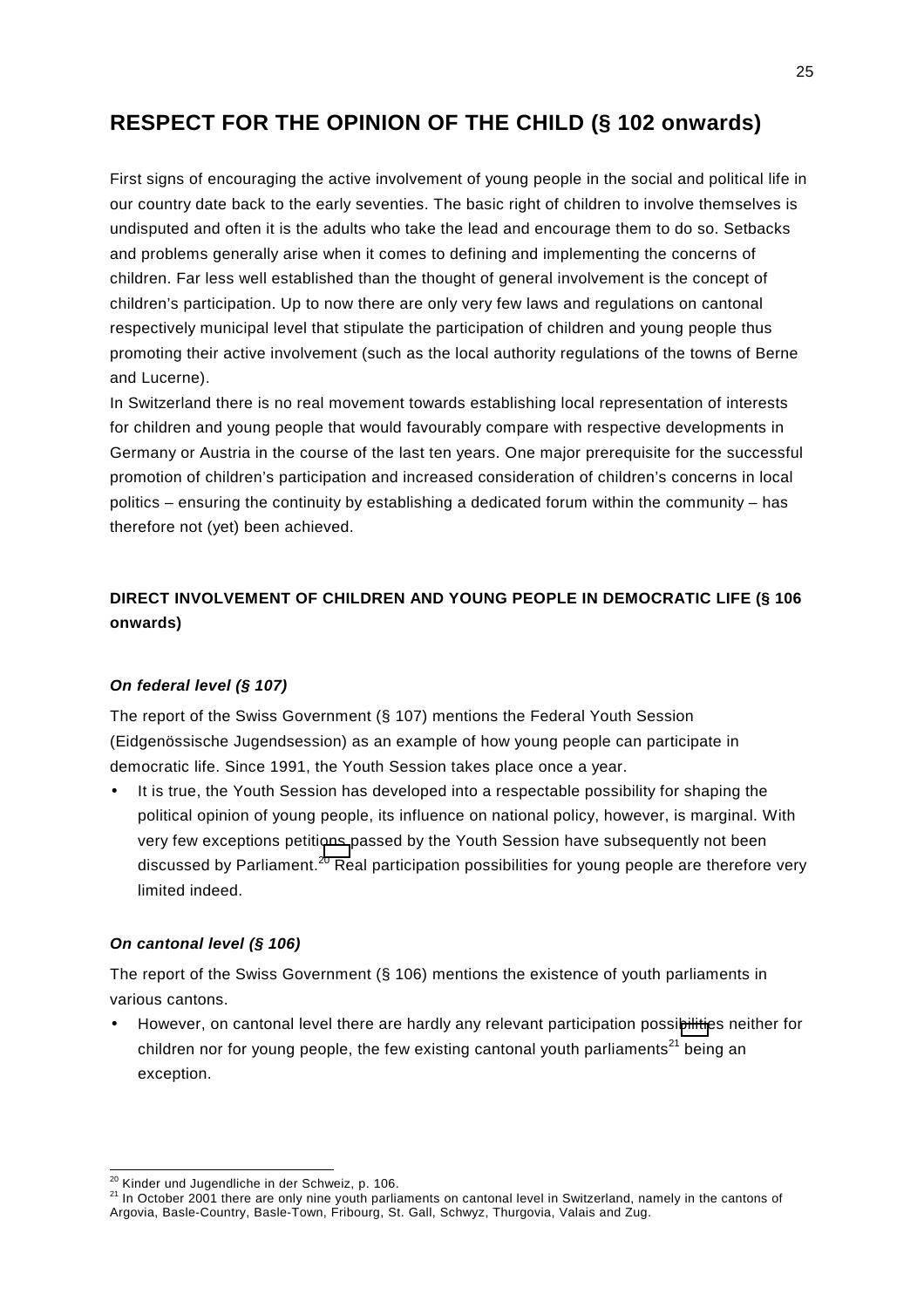#### <span id="page-25-0"></span>*On municipal level (§ 111)*

On municipal level, youth parliaments offer the most widely available form of youth participation. Youth parliaments are principally open for all young people.

Working with youth parliaments might well involve a certain level of friction. Critical voices within the administration or the public complain about recurrent problems such as the motivation of young people, the legitimation of members and the continuity of their work.

- Young people need practical tasks that quickly show results.
- Participation of children and young people is successful if it is integrated into a child- and youth-oriented system and supported by dedicated bodies (such as children and youth commissioners, ombudspersons and committees) ensuring its continuity. Such dedicated bodies have to be created on all political levels.
- The participation of children and young people need special forms and methods that are adapted to the level of maturity of young people. Political and administrative procedures have to accommodate these forms.
- Involving young people in the planning phases of projects helps to bring projects closer to the youth and promotes a target-oriented implementation.
- Without real influence participation remains but an alibi. Real influence needs to be embodied in law. Therefore, direct participation of children and young people needs to be statutory on all political levels.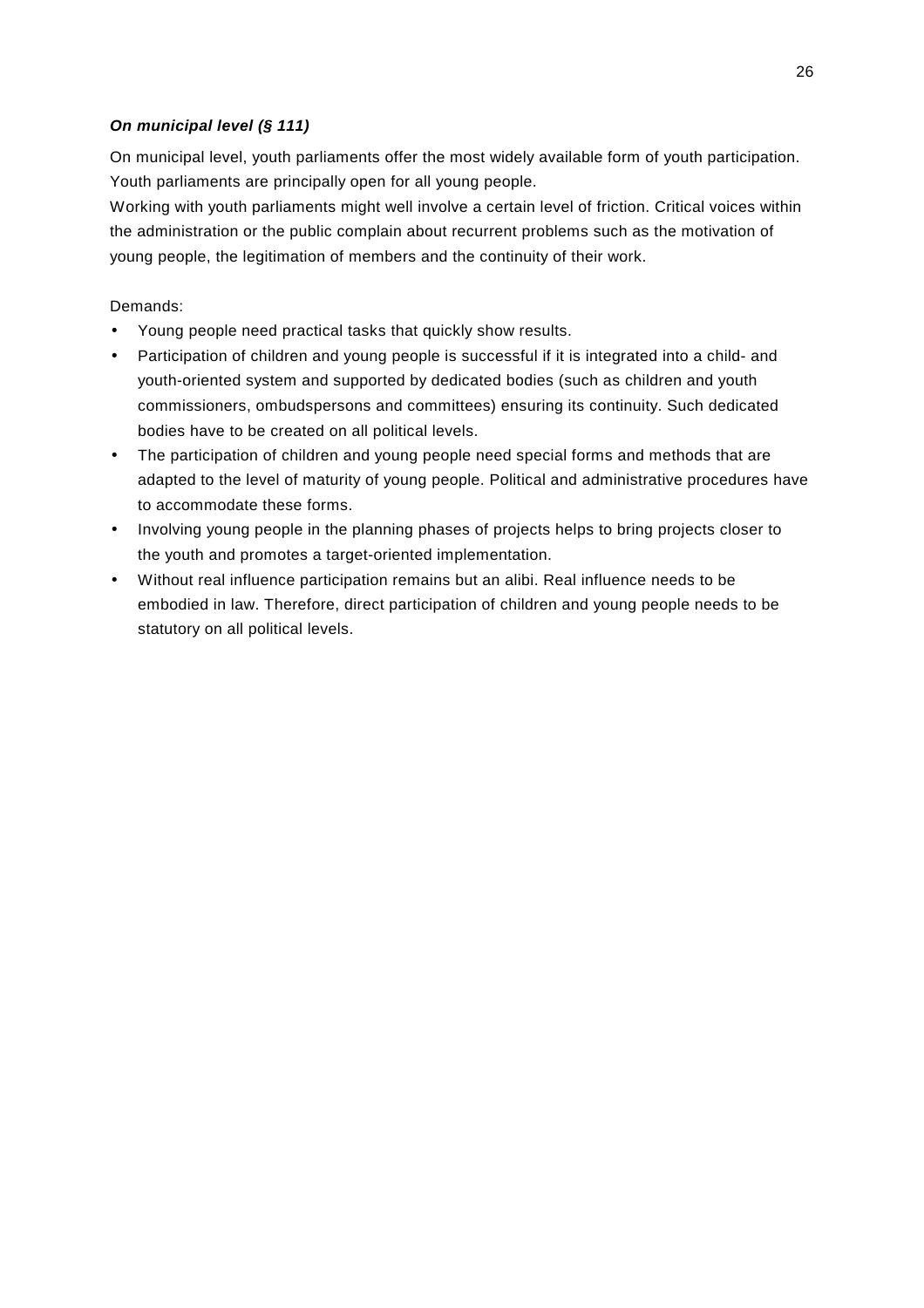# <span id="page-26-0"></span>**RESERVATIONS**

In Switzerland the Convention on the Rights of the Child has come into force on the 26<sup>th</sup> of March 1997. Five reservations were made. Until today none of theses reservations has been withdrawn. The reservations concern the following articles of the Convention on the Rights of the Child:

#### **RESERVATION CONCERNING ARTICLE 5 (§ 216 onwards)**

Switzerland has made a reservation concerning article 5 of the Convention. This reservation has to be withdrawn since it is not based on an incompatibility between the Convention on the Rights of the Child and the Swiss legislation, but was politically motivated. Initially the government did not intend to formulate a reservation concerning this article. However, some factions within Parliament expressed principal opposition against Switzerland acceeding to the Convention. Their opposition was mainly directed against Article 5 which, in their opinion, erodes parental authority. The reservation against Article 5 was formulated with the intention to appease the opposition. In March 2000, the Federal Council answered a parliamentary demand as follows: «It is generally believed that due to the political, not judicial motivation of this reservation, it is to be considered a not genuine and interpreting reservation». The organisations appreciate the willingness of the Swiss Government to consider the withdrawal of this reservation if the Committee on the Rights of the Child so recommends.

#### **RESERVATION CONCERNING ARTICLE 7**

Upon ratification of the Convention on the Rights of the Child, Switzerland has made a reservation concerning article 7 on the grounds that the Swiss legislation on nationality does not grant the right to acquire Swiss nationality. This also applies to children without a nationality. The problem of statelessness may affect refugee children as well foreign children who have come to Switzerland in view of future adoption.<sup>22</sup> In the spirit of the Convention it would be desirable if at least simplified naturalisation would be made available for stateless children as it is already possible for young foreigners in certain cantons. The revision of the Swiss Federal Constitution conferred the Swiss Confederation the possibility to simplify the naturalisation of stateless children (Article 38, par. III BV.) A revision of the Swiss legislation on nationality - which would have the task to specify this - would reconcile the Swiss legislation with article 7 of the Convention on the Rights of the Child. The Swiss Confederation has commented this situation has follows: «If and perhaps to what extent this reservation will still be valid, will have to be examined once the amendment of the relevant law has taken place. $v^{23}$ 

<sup>&</sup>lt;sup>22</sup> Kinder und Jugendliche in der Schweiz, p. 60.

<sup>&</sup>lt;sup>23</sup> Statement of the Federal Council on 13.02.2000 concerning the motion 99.3627, Didier Berberat im Nationalrat, 22.12.1999.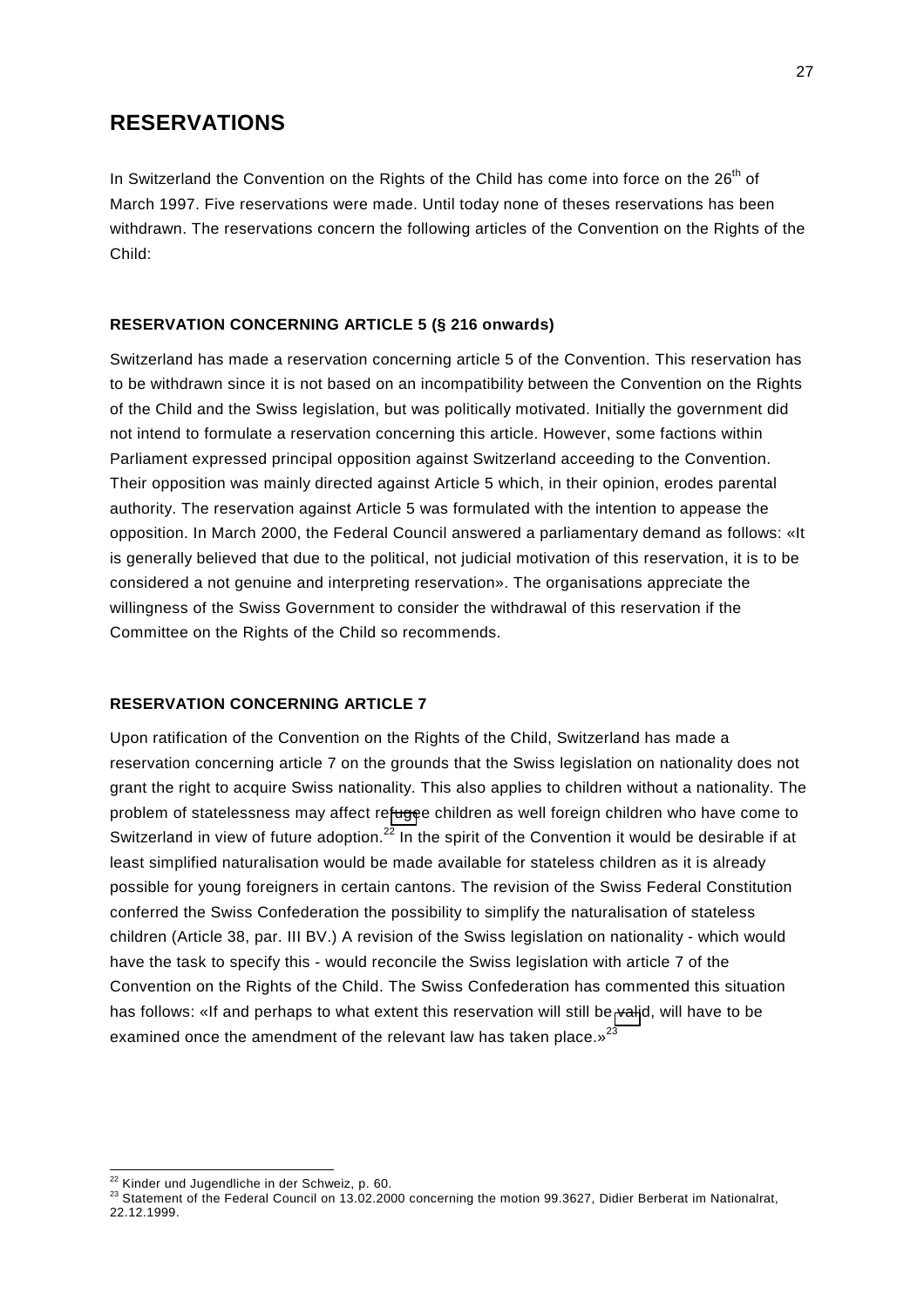#### <span id="page-27-0"></span>**RESERVATION CONCERNING ARTICLE 10 (§ 274)**

Due to restrictive regulations in the Aliens Act (Ausländergesetz) a reservation concerning article 10 was made upon ratification of the Convention on the Rights of the Child. This is the legal background against which the situation of children without a stay permit has to be viewed. It concerns children of seasonal workers, short-term or annual residents and asylum seekers. How many children without the right of residence are presently living in Switzerland is not known. Equally unknown is from which countries these children originate. Children without the right to abode are presently admitted to attend government schools. However, not all of them come out of hiding for fear of being reported. But many problems persist even for those children who do attend school, mainly as far as their socialisation is concerned.

Harder is the situation for children in pre-school age. They often have no possibility to attend a playgroup, crèche or kindergarden and are therefore missing out on important social contacts. This lack might seriously affect their entire future development.

A further problem arises in the area of social insurance. Children without the right to abode rarely have health or accident insurance and therefore potential costs are not covered. Should an accident happen or the child fall ill, financial ad-hoc solutions may have to be found or a consultation may have to be postponed, the latter jeopardising the health of the child.

Furthermore, the right to family reunification is not guaranteed in the asylum proceedings. Temporary accepted persons have no right of family reunification and temporarily accepted and accepted refugees have to wait three years before they are allowed to bring their families into the country. The organisations are of the opinion that – in view of article 10 of the Convention on the Rights of the Child – temporarily accepted persons should be entitled to reunite with their family and temporarily accepted refugees should be granted the right to family reunification without reservation.<sup>24</sup>

The deportation proceeding does not respect the unity of the family either. According to article 34 of the Asylum Regulation 1 (Asylverordnung 1) a family may be separated if considered necessary.

In its decision 124 III 361 E. 3b, the Swiss Federal Supreme Court concluded that article 10 of the Convention on the Rights of the Child does not confer the absolute and enforceable right to family reunification to all foreigners, but grants the State Parties a certain scope of discretion. The upcoming revision of the Alien Act will have to look closer into the questions of family reunification as well as into the reservation concerning article 10. However, in view of the Swiss asylum policy, the Federal Council seems reluctant to withdraw the reservation entirely since comprehensive permission of family reunification might lead to increasing numbers of asylum seekers, which in turn would have financial repercussions.<sup>25</sup>

 $\overline{a}$ 

<sup>&</sup>lt;sup>24</sup> See: Die Bedeutung der Kinderrechtskonvention im Asylbereich, Kurzkommentar der Schweizerischen Flüchtlingshilfe, June 2000, p. 2-3 as well as Entwurf einer Teilrevision des Asylgesetzes und der damit zusammenhängenden Änderung des Bundesgesetzes über Aufenthalt und Niederlassung der Ausländer (ANAG) und des Bundesgesetzes über Krankenversicherung (KVG), Stellungnahme der Schweizerischen Flüchtlingshilfe, 4<sup>th</sup> of

September 2001, p. 16 and 55.<br><sup>25</sup> Statement of the Federal Council on 13.02.2000 concerning the motion 99.3627, Didier Berberat im Nationalrat, 22.12.1999.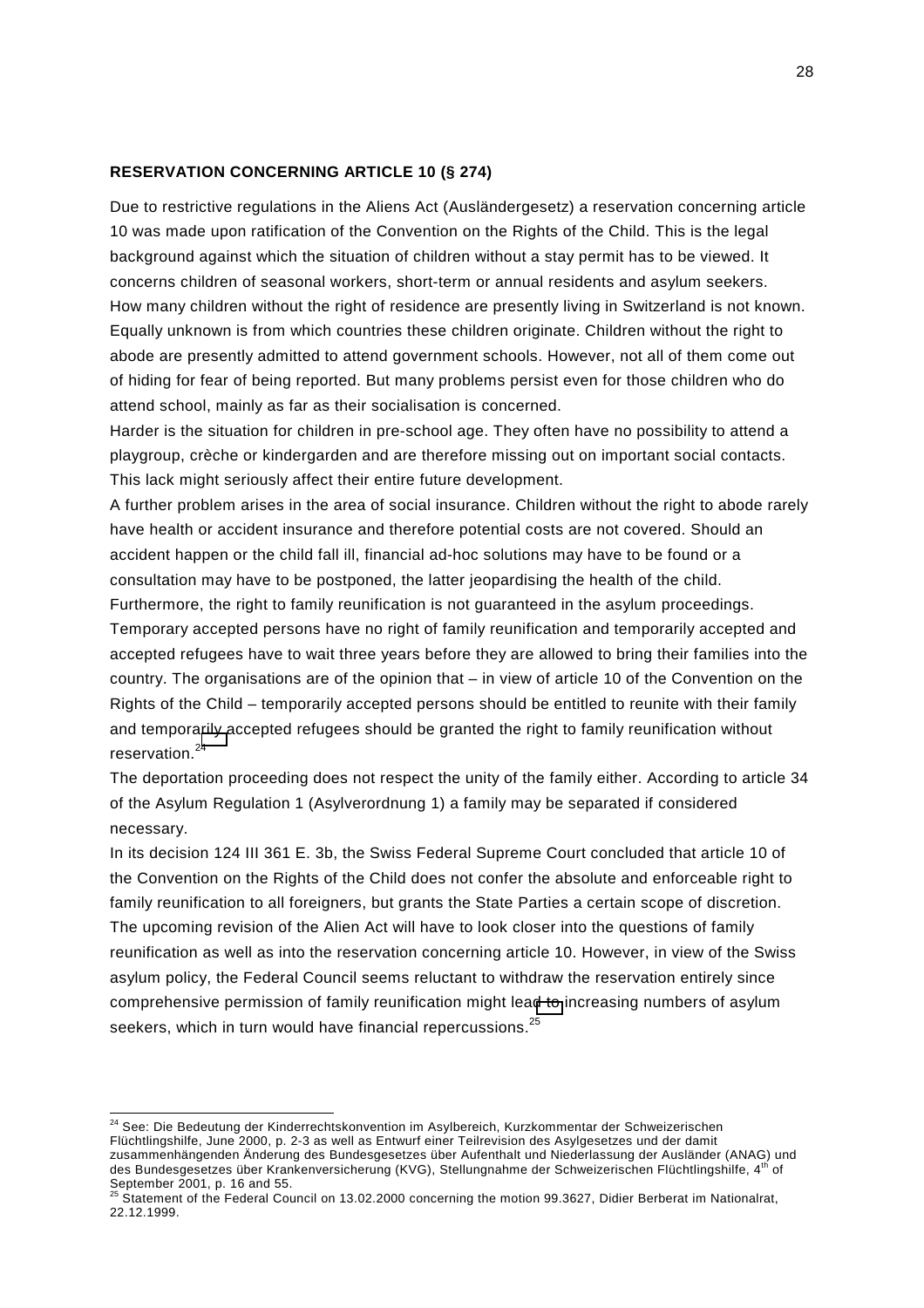#### <span id="page-28-0"></span>**RESERVATION CONCERNING ARTICLE 37 (§ 677 onwards)**

The separation of children deprived of liberty from adults is not unconditionally guaranteed. The draft of the new Juvenile Penal Code (Jugendstrafgesetz) envisages the complete separation of young people and adults. This applies to pre-trial detention as well as to detention as a measure of punishment. The Federal Council has already announced that the revision of this law might well result in the withdrawal of the reservation (BBl 199 2279). However, since the cantons will be granted a transitional period of ten years, it will – despite of the scheduled revision – take a long time before the reservation will be withdrawn.

#### **RESERVATION CONCERNING ARTICLE 40 (§ 679)**

This reservation concerns the right to assistance and separation, where personnel or organisation is concerned, between the examining and the sentencing authority, the exception to the right to a conviction and sentence being reviewed by a higher tribunal where the person concerned was tried by the highest tribunal in the first instance as well as the entire exemption from any costs for the assistance of an interpreter. The revision of the Juvenile Penal Code and the harmonising of the Federal Rules of Criminal Procedure (Strafprozessrecht) might provide the possibility to adapt the new legislation to the regulations of the Convention.

#### Demands:

• All reservations have to be withdrawn as soon as possible. In the course of the pending revisions, consistent emphasis has to be geared towards the withdrawal of the reservations.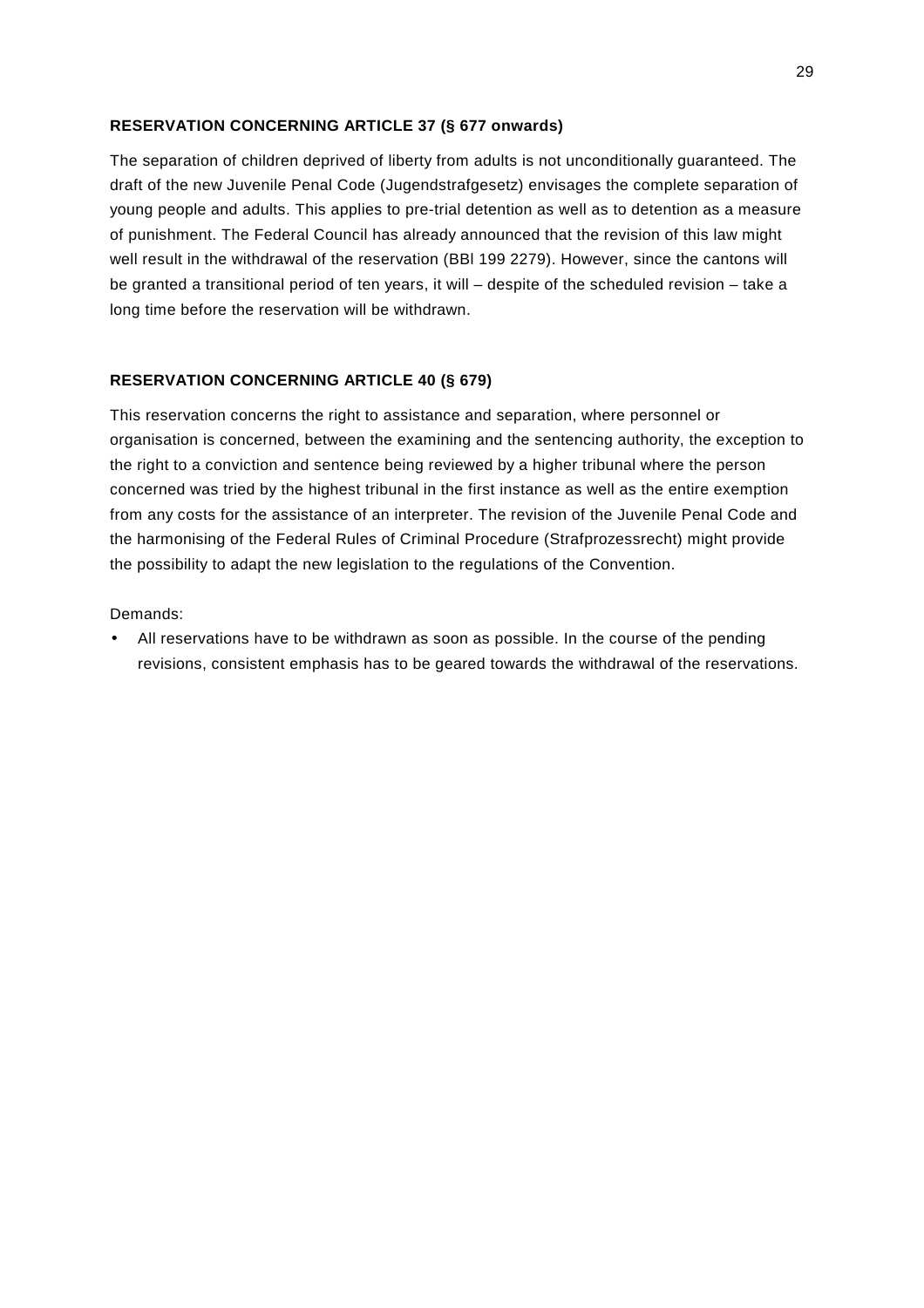## **THE PRESENT STATEMENT WAS SIGNED BY THE FOLLOWING ORGANISA-TIONS:**

#### **Amnesty International, Swiss Section**

**Arbeitskreis Tourismus + Entwicklung -** *Working group on tourism and development*

**Association internationale pour la défense de la liberté religieuse** *– International association for the defence of religious liberty* 

**Association Paidos** 

**Association Suisse de Parents Adoptif** 

**ATD Forth World Movement** 

**CO-OPERAID** 

**Coordination Suisse "Droit de l'enfant"** - *Swiss coordination for the rights of the child* 

**Dachverband Schweizer Lehrerinnen und Lehrer** -*Swiss teacher's association*

**ECPAT Switzerland /arge kipro** 

**Enfants du Monde** 

**Kinderlobby Schweiz** – *Swiss children's lobby*

**Konferenz der Elternvereinigungen behinderter Kinder (KVEB)** – *Conference for associations of parents of disabled children* 

#### **Kovive**

**Kraftpunkt** 

**Interessengemeinschaft geschiedener und getrennt lebender Männer (IGM Schweiz)** – *Pressure group of divorced and separated men* 

**Internationale Gesellschaft für Erzieherische Hilfen (FICE)** – *International association for educational support* 

**Menschenrechte Schweiz (MERS)** – *Human Rights Switzerland* 

**Opferberatung der Frauenzentrale** – *Victim counselling of the Women's Centre* 

**Pflegekinderaktion Schweiz** – *Swiss foster care organisation* 

**Pro Familia Switzerland** 

**pro juventute** 

**Radix- Promotion de la Santé** – *Radix –promotion of Health* 

**Schule und Elternhaus Schweiz** – *School and parental home Swizerland* 

**Schweizerische Elternvereinigung für für blinde und sehbehinderte Kinder** *– Swiss Parents association for blind and visually impaired children* 

**Schweizerische Flüchtlingshilfe (SFH)** – *Swiss Refugee Council, OSAR* 

**Schweizerische Konferenz für Sozialhilfe (SKOS)** – *Swiss Conference for Social Aid and Welfare* 

**Schweizerische Vereinigung für Kinder- und Jugendpsychologie (SKJP)** – *Swiss association for child and youth psychology* 

**Schweizerische Vereinigung zugunsten cerebral Gelähmter (SVCG)** – *Swiss association for celebral palsy* 

**Schweizerischer Bund für Elternbildung (SBE)** – *Swiss association for parental education* 

**Schweizerischer Friedensrat** – *Swiss peace council*